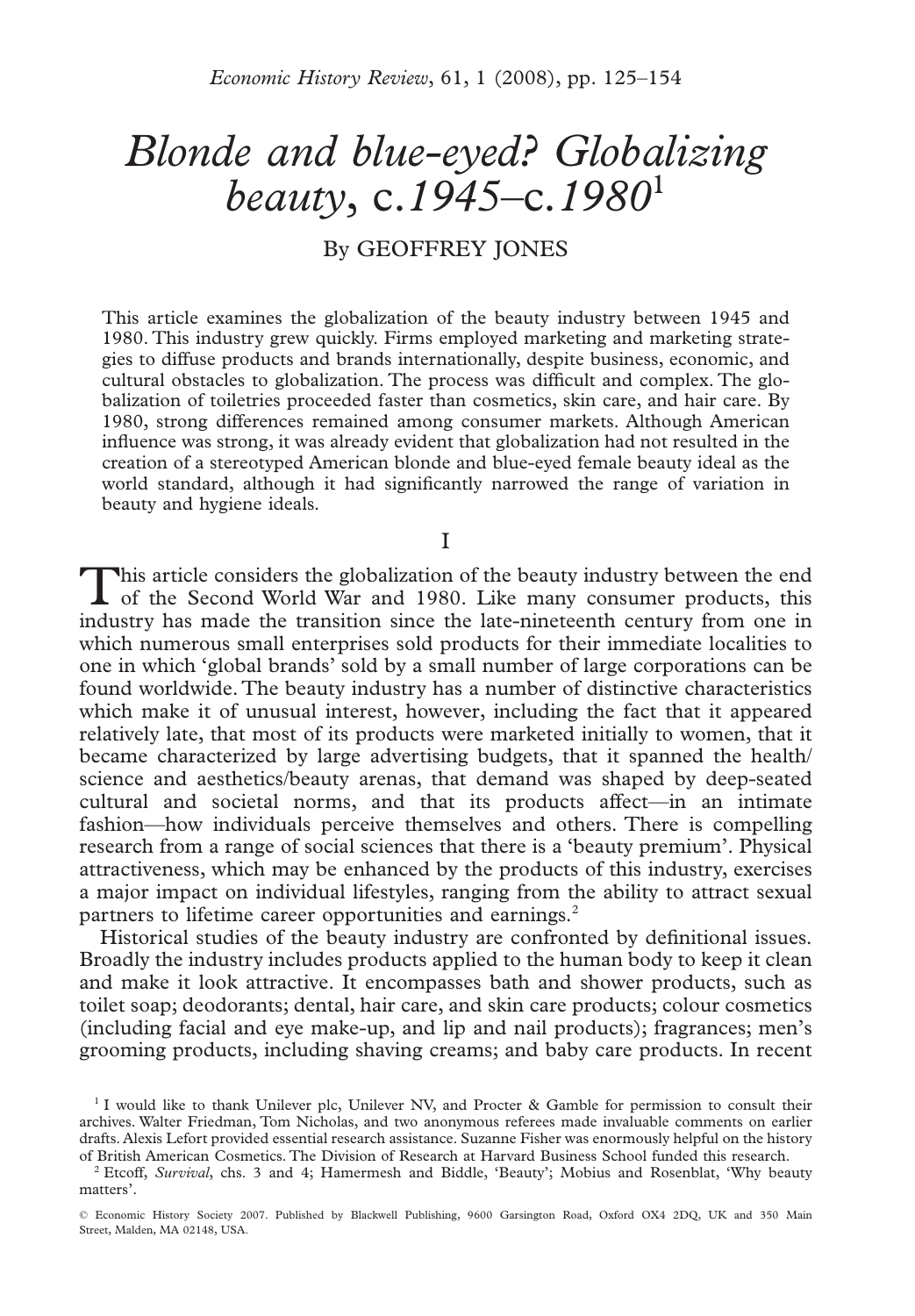years, 'beauty' has been treated as a single industry; there are listings of the largest firms and their market shares.<sup>3</sup> Historically, there were major differences between product categories, which appeared at different chronological periods, and differ widely in terms of production economics and distribution channels. A distinction was often made between 'toiletries', such as toothpaste and shampoo, and cosmetics and fragrances. At various times, the industry was known as 'toilet preparations' or 'personal care'. In many countries, toilet soap was placed in a different industrial classification.<sup>4</sup> The industry's porous borders overlap with such services as beauty salons and cosmetic surgery.

There is general agreement that a modern beauty industry emerged during the second half of the nineteenth century. Rising discretionary incomes, urbanization, and changing values spurred fast growth, notably in the United States. Subsequently, hygiene practices and beauty ideals became widely diffused. The timing, extent, and social and cultural impact of this diffusion remains largely unexplored, as the existing literature is primarily nationally-based. The best historical studies on the industry are on the United States.<sup>5</sup>

This article moves beyond nationally-based studies to examine the globalization of beauty. As this article will show, although the process was underway in the nineteenth century, it accelerated after 1945, despite apparent deep-seated obstacles to globalization. As with all consumer products, there were wide crossnational differences in income levels, distribution systems, and regulations, but there were also strong physiological and cultural influences on demand. While there is evidence that infants may share basic understandings of 'attractive' faces, regardless of ethnicity,<sup>6</sup> human beings have varied considerably in how they presented themselves through clothes, hairstyles, and physical appearance. This reflected skin tone and hair texture differences between ethnic groups, climatic and dietary variations which impacted on how people smelled and presented themselves, and cultural and religious values.

This article will consider the drivers of the globalization of beauty, the strategies employed by firms to overcome challenges to globalization, and the outcomes, including the extent to which globalization resulted in homogenization, or Americanization. As a result, it seeks to contribute to understanding the relationships among corporate strategies, consumption patterns, and cultural and social norms in the globalization process.The following section briefly reviews the emergence of a modern beauty industry, and its rapid growth in the United States and elsewhere before the Second World War. Section III considers the drivers and obstacles to globalization. Sections IV and V examine corporate strategies and their impact, and explore why globalization proceeded much faster in toiletries than hair care and, especially, colour cosmetics.

<sup>&</sup>lt;sup>3</sup> For example, *Euromonitor* and *Women's Wear Daily* provide listings of the largest firms.

<sup>4</sup> In the United States (and many other countries), toilet soaps for personal washing were included in SIC code 2841, Soaps and Detergents, and were consequently excluded from statistics on Cosmetics and Toilet Preparations, which was SIC code 2844.

<sup>5</sup> Peiss, *Hope*. Idem, 'Educating', does provide an insightful study of diffusion.

<sup>6</sup> Etcoff, *Survival*; Ramsey, 'Origins'; Zaidel, Aarde, and Baig, 'Appearance'.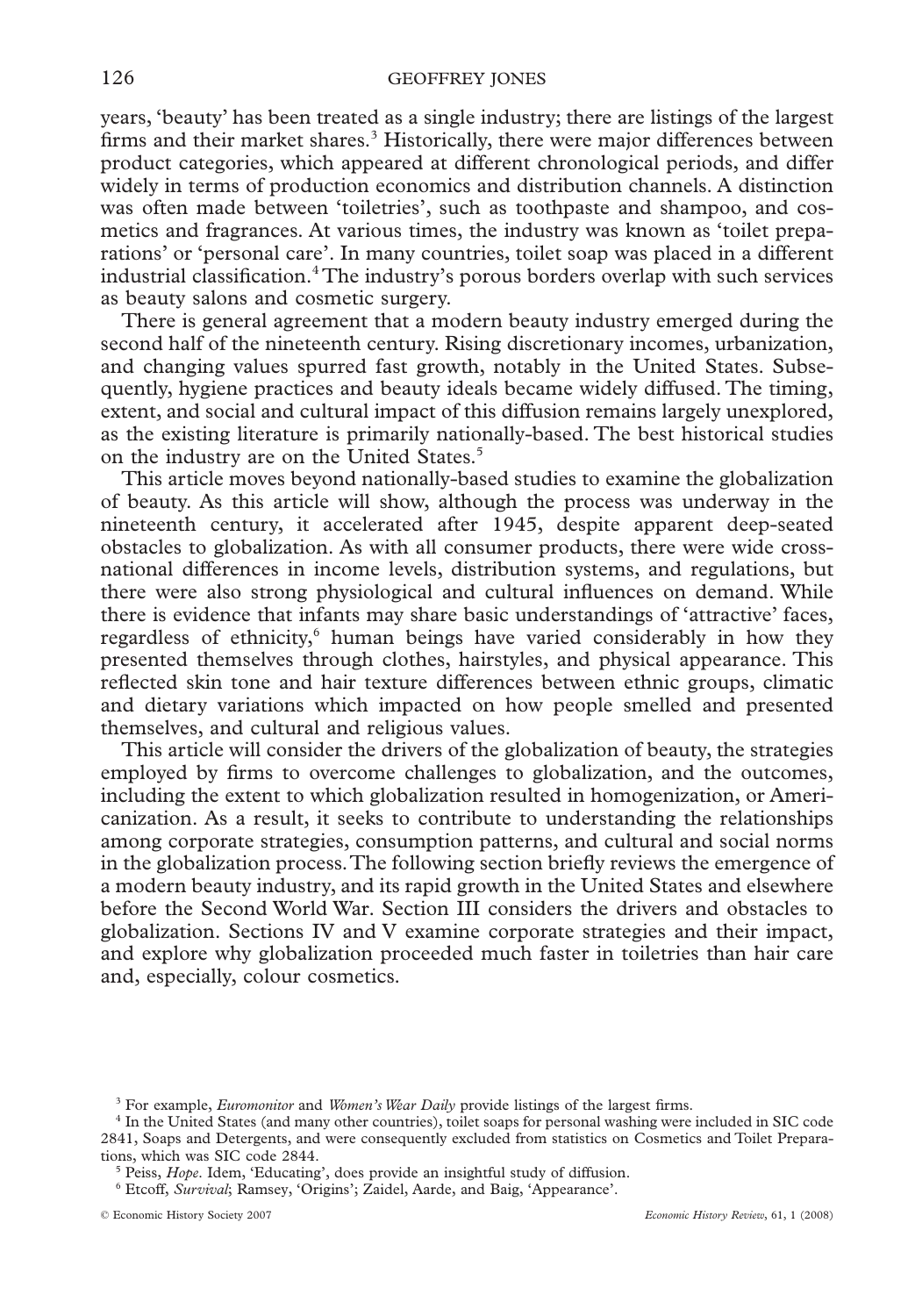The emergence of the modern beauty industry was driven by the new possibilities arising from the potential of mass production and mass marketing, and from the application of scientific research to industrial products. Rising incomes enabled growing numbers to engage in discretionary spending. Rapid urbanization heightened concerns about hygiene and the prevention of disease. Changing diets led to new health issues, including increasing tooth decay.<sup>7</sup>

Shifts in values were significant also. In western societies, most people smelled bad until the middle of the nineteenth century, due to a widespread aversion to washing with water which became prevalent during the outbreaks of bubonic plague in the middle ages.8 However, thereafter, personal cleanliness assumed the status of an indicator of moral, social, and racial superiority. Hygienic standards became a means of defining social hierarchy and difference, and an attribute of female domesticity. Regular personal washing became routine in middle-class households in the United States at this time.<sup>9</sup>

Following a revolution in soap-making technology in the early-nineteenth century, numerous soap manufacturers were established. In the United States, these firms included Colgate (1806), Procter & Gamble (P & G) (1837), B. J. Johnson (1898)—renamed Palmolive in 1917—and, in Britain, Yardley (1770), Pears (1789), and Lever Brothers (1884). These companies initially made cakes of soap for washing clothes. There was a sharp distinction between laundry soap, a minor branch of the tallow trade, whose chief product was candles, and 'toilet soap', part of the perfumery industry centred on France.<sup>10</sup> From the mid-nineteenth century, laundry soap companies entered the toilet soap business. The soap industry grew rapidly as a result of the application of the new mass marketing and production  $methods.<sup>11</sup>$ 

There was considerable product and marketing innovation, especially in the United States. Colgate sold its first toothpaste in 1873, packaging its powders and pastes in a jar, and in 1896 invented the collapsible toothpaste tube. Shaving creams were developed in response to a rapid decline in the wearing of beards by men. Gillette, a metal fabricator, invented the safety razor in 1901, and much later sold shaving creams.<sup>12</sup> Cosmetics made a transition from a handicraft to a factory industry as the association between the use of cosmetics and immoral behaviour broke down in the United States.<sup>13</sup> Female entrepreneurs were prominent, typically working outside established wholesale and retailing systems, distributing products by mail order, through beauty salons, and door-to-door sales, and sometimes pioneering wholly new marketing techniques.<sup>14</sup> The California Perfume Company (renamed Avon in 1939) developed direct selling on a large scale, creating markets in rural America.15 Mass production and mass marketing

<sup>7</sup> Miskell, 'Cavity protection', pp. 33–6.

- <sup>11</sup> Dyer, Dalzel, and Olegario, *Rising tide*, ch. 4.
- <sup>12</sup> Adams, *King C Gillette*; Robinson, 'Fashions', p. 1138.

 $14$  Ibid., pp. 61–2; Peiss, ' "Vital industry" ', pp. 230–7.

<sup>8</sup> Vigarello, *Concepts of cleanliness.*

<sup>9</sup> Bushman and Bushman, 'Early history', p. 1225.

<sup>10</sup> Ibid., p. 1234.

<sup>13</sup> Peiss, *Hope*, ch. 1.

<sup>15</sup> Manko, 'California Perfume Company'; Manko, 'Ding dong'.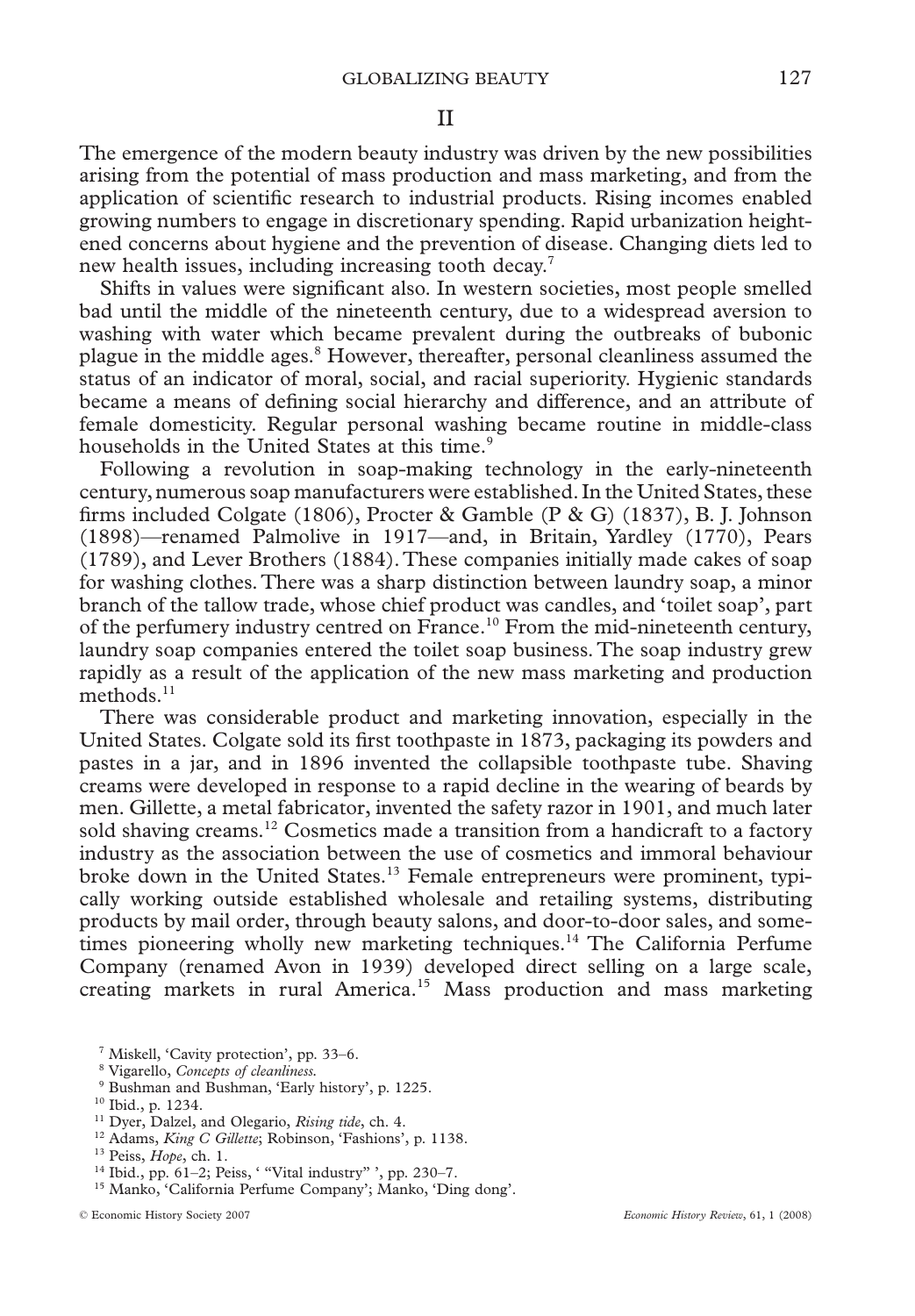techniques created new markets. The pioneers included Chesebrough, initially a firm that sold kerosene, which developed Vaseline petroleum jelly in 1878, and Pond's Extract Company, which introduced Pond's Cold Cream and Vanishing Cream in  $1907$ .<sup>16</sup>

In Europe, product innovations frequently originated from pharmacists and chemists. Beiersdorf, which originated as a pharmacy which pioneered medical plasters, created Nivea cream, the first long-lasting moisturizer, in 1911. In 1903, Hans Schwarzkopf, a chemist and drugstore owner, developed a powder shampoo. Previously, hair had been washed using soap or with expensive oils. In France, L'Oréal originated with the invention by a young chemist of the first safe synthetic hair-colour formula in 1907, which was sold to hairdressers.<sup>17</sup> France was the home of *haute couture* in beauty as well as fashion. Its role as the global centre for perfumery was enhanced during the nineteenth century by advances in chemistry which permitted the creation of new scents, and by marketing innovations, such as François Coty's selling of perfume in smaller bottles.<sup>18</sup>

During the interwar years, the beauty industry grew substantially in the United States. Retail sales of cosmetics and toiletries were still only \$45 million in 1915 and \$129 million in 1920.<sup>19</sup> By comparison, retail sales of fish in that country at the end of World War I were \$25 million, and fresh vegetables and fruits were \$978 million.<sup>20</sup> In 1916, only one in five Americans used toilet preparations.<sup>21</sup> By 1930, retail sales of cosmetics and toiletries in the United States had reached \$340 million, and \$840 million 20 years later.<sup>22</sup> There was further product innovation. Baby powder, first developed by Johnson & Johnson during the 1890s, became a mass-market item in the United States, while a range of specialist creams for babies was developed.<sup>23</sup> Existing products became more affordable and accessible.The first metal lipstick container appeared in 1915; the first screw-up lipstick was invented in 1921. American entrepreneurs developed mascara, shampoos, and home-purchased hair dyes.The 1920s saw the emergence of three major women's fashion magazines—*Vogue*, the *Queen*, and *Harper's Bazaar*—which popularized styles and fashions, and in which beauty companies could advertise. With the advent of radio broadcasting, there was a decisive turn of cosmetics towards national advertising and media-based marketing. Cosmetic products such as lipstick and nail polish—developed commercially by Revlon in the 1930s—gained social acceptability. At the outbreak of the PacificWar in 1941, the US government

<sup>17</sup> Beiersdorf, 100 *Jahre*, pp. 16–26; Bonin, Pailhe, and Polakowski, "The French touch"'.

<sup>18</sup> Fragrance Foundation, 'Scents of time'; Guerlain, 'House of Guerlain'.

<sup>19</sup> 'Perfume, cosmetic and toilet preparations sales at retail, 1914–1960', Advertising Age, 32, 42 (16 Oct. 1971), p. 88. In the United States, there are two separate measures of the industry size: retail sales and manufacturers' shipments.

<sup>23</sup> Foster, *Johnson & Johnson*, p. 87.

<sup>&</sup>lt;sup>16</sup> 'A brief history of Pond's Creams', 17 March 1944, Howard Henderson papers—Special Projects, Case History Project, Clients: Chesebrough-Pond's 1959, J.Walter Thompson Archives, John W. Hartman Center for Sales, Advertising, and Marketing, Special Collections Library, Duke University, North Carolina (hereafter JWT); Peiss, *Hope*, p. 99.

<sup>&</sup>lt;sup>20</sup> Mann, 'Importance of the retail trade'.

<sup>21</sup> Koehn, *Brand new*, p. 148.

<sup>&</sup>lt;sup>22</sup> 'Perfume, cosmetic and toilet preparations sales', p. 88.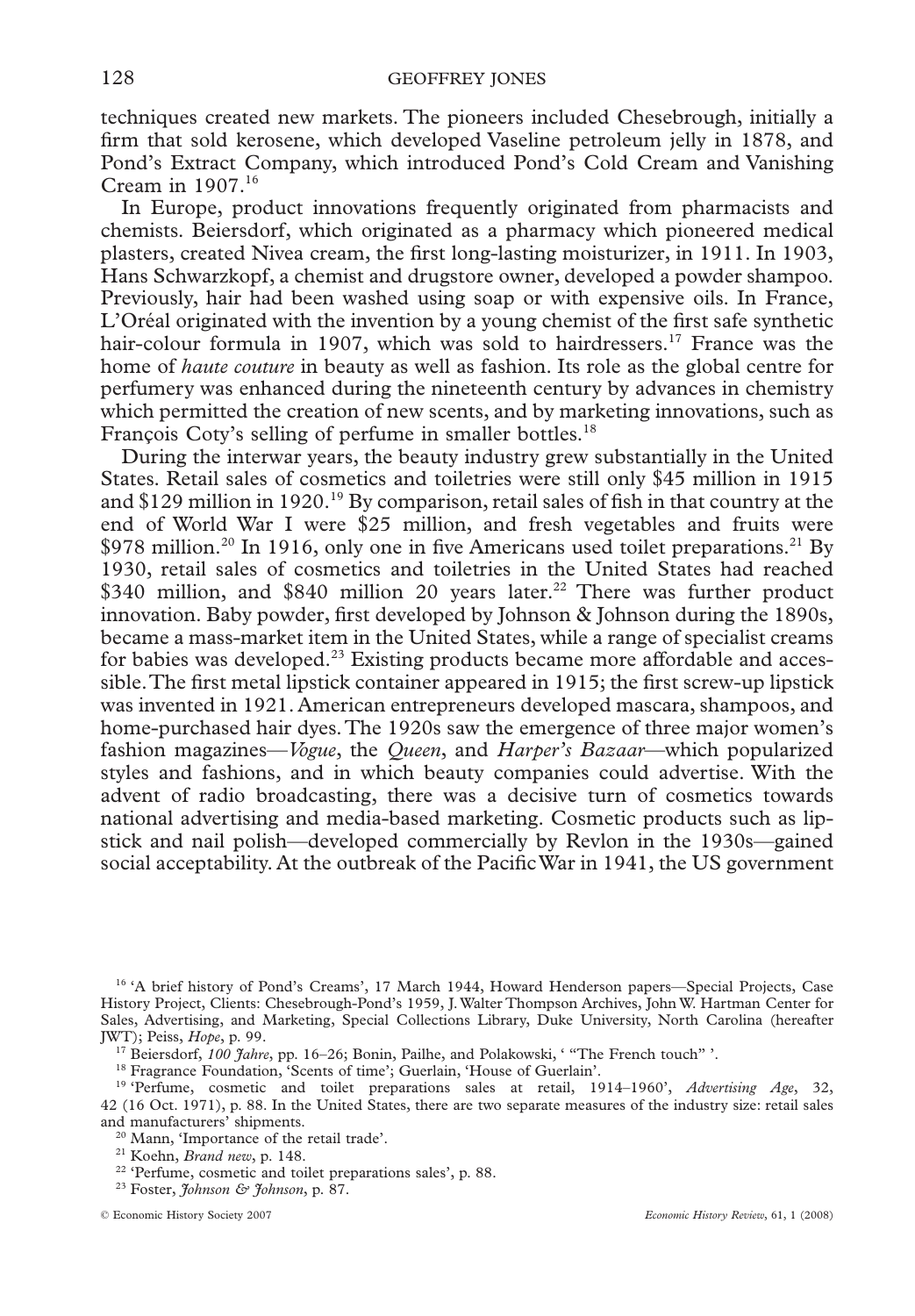declared the production of lipstick a wartime necessity.<sup>24</sup> By 1948, perhaps 90 per cent of American women used lipstick, and two-thirds used rouge.<sup>25</sup>

Three distinctive types of firm were active participants in the industry. First, large consumer products companies sold toilet soap, dental products, men's shaving products, and baby products, categories which could be exploited by mass marketing and mass production.  $P \& G$ 's small personal care business remained largely toilet soap. The firm launched the iconic Camay beauty bar in 1926. Colgate-Palmolive, created by merger in 1927, built a large toothpaste business. Unilever, created in 1930 by the merger of Lever Brothers and Margarine Union of the Netherlands, sold toilet soap, toothpaste, and perfumery as a small part of its overall business, which was primarily laundry soap and edible fats. $26$ 

Secondly, pharmaceutical companies, especially for over the counter (OTC) markets, manufactured dental products, toothpaste, and some cosmetics. In the United States, Lehn & Fink sold toothpaste and owned the Dorothy Gray brand of cosmetics. Vick Chemical, whose largest business was its famous vapour rub, acquired a men's toiletries business and the Prince Matchabelli cosmetics business in 1941. Bristol-Myers sold its original pharmaceutical business during the interwar years, and devoted itself entirely to its specialties, including toothpaste—it launched the Ipana brand in 1916—and toiletries, before becoming a large penicillin manufacturer during the 1940s. British-based Beecham, a long-established firm in patent medicine, diversified into OTC powders, pills and cough mixtures, and health drinks, and acquired a British toothpaste company, Macleans, in 1938, followed by the manufacturer of a men's hair preparation, Brylcream, designed to keep combed hair in place, which was among the first mass-marketed men's hair care products.<sup>27</sup> In 1945, the Swiss pharmaceutical company Hoffman La Roche, which had a large vitamin business, entered the personal care industry when the synthesis of the vitamin pathenol led to the development of the hair lotion, Pantene.<sup>28</sup>

Finally, there were numerous specialty colour cosmetics, skin care, and hair care firms, some of which sold toilet soap and dental products. This category was populated by numerous smaller, entrepreneurial firms, which typically began as specialists in single products, including make-up (Max Factor), mascara (Maybelline), and shampoos (Helene Curtis).There were an estimated 750 firms in the US cosmetics industry alone in 1954.<sup>29</sup> There were smaller numbers of firms in Europe, and occasionally elsewhere, including Shiseido, founded as a western-style pharmacy in Japan in  $1872.^{30}$ 

The emergence of a modern beauty industry coincided with the rapid globalization of the world economy during the second half of the nineteenth century.<sup>31</sup> Given the importance of values in the growth of this industry, it is not surprising that it assumed a quasi-ideological role.There was a rapid globalization of certain

<sup>24</sup> Scott, *Fresh lipstick*, p. 222.

<sup>25</sup> Peiss, *Hope*, p. 101.

<sup>26</sup> Dyer et al., *Rising tide*, pp. 93–4; Wilson, *Unilever*, vol. 1.

<sup>27</sup> Corley, T. A. B., 'Beecham and the development of semi-synthetic penicillin, 1951–1979', University of Reading Discussion papers in economics and management (2003).

<sup>28</sup> Peyer, *Roche*, p. 171.

<sup>29</sup> 'Beauty parade', *Barron's*, 8 March 1954, pp. 15–16.

<sup>30</sup> Shiseido, *100 years*.

<sup>31</sup> Jones, *Multinationals*, pp. 18–31.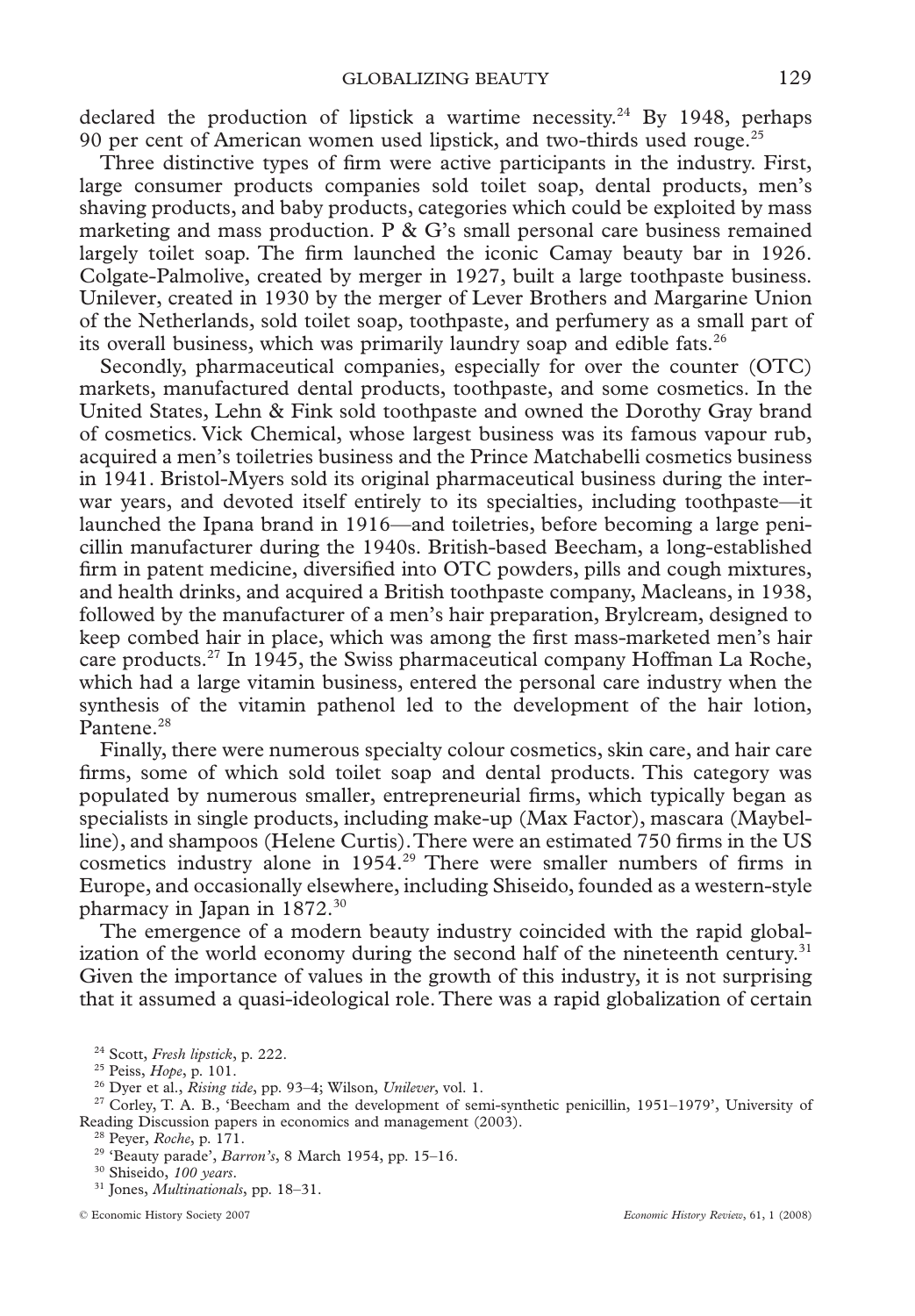hygienic practices. The export of soap came to be regarded as an important contributor to the mission of 'civilizing' colonized peoples.<sup>32</sup> In colonial southern Africa, the alleged lack of hygienic habits by indigenous Africans formed an important component of colonial racist rhetoric.<sup>33</sup> As Meiji Japan sought to modernize in the late-nineteenth century, the government explicitly changed hygienic and cosmetic practices, discouraging tooth blackening, as well as whitening of male faces.<sup>34</sup>

Toilet soap led the globalization process. During the nineteenth century, Pears built a large market for its soap in the United States.<sup>35</sup> By the 1930s, a number of brands were widely sold. Colgate-Palmolive had factories in Canada, Latin America, Europe, and Australia, mainly making laundry soap, but also Palmolive toilet soap. This was the leading toilet soap on the British market, even though it was imported from Canada before local manufacture began in 1939. A number of toothpaste and shaving cream brands were also sold internationally. Johnson & Johnson and Gillette manufactured and sold in several countries, as did Unilever.<sup>36</sup>

In skin and hair care, colour cosmetics, and fragrances, a number of firms sold on a smaller scale to other developed markets. As Max Factor flourished, providing make-up for Hollywood stars, the firm began to export during the early 1920s, and established a factory in Britain in 1935. Elizabeth Arden and Helena Rubenstein developed substantial sales in interwar western Europe. The latter was able to retain a large business in Nazi Germany, despite nationalistic and sometimes anti-cosmetic rhetoric.<sup>37</sup> American entrepreneurs scanned foreign countries for new ideas. The founder of Clairol acquired a new formula for hair colouring while visiting France in 1931.<sup>38</sup> Pond's developed a large international business. It opened its first foreign plant—in Canada—in 1927.Two decades later, Pond's sold in 119 countries, and international revenues represented more than 40 per cent of the total, and 65 per cent of total profit. Chesebrough's Vaseline's Hair Tonic was also sold in numerous countries by the 1940s.<sup>39</sup>

European companies often marketed abroad early in their corporate lives. French fragrances were sold in many countries during the nineteenth century. They dominated the interwar American market, both for prestige products and cheaper brands sold at drug stores.<sup>40</sup> By 1914, L'Oréal's products were already sold in the Netherlands, Austria, and Italy, while two-fifths of Beiersdorf's products were sold outside Germany. $4<sup>1</sup>$  European companies opened factories in the United States to avoid tariffs. British-owned Yardley opened a New Jersey factory in 1928, while Coty, the French fragrance firm, formed a US-based company which within a few years acquired the related Coty companies in Europe.<sup>42</sup> Gal, a

<sup>32</sup> McClintock, *Imperial Leather*, pp. 207–31.

<sup>33</sup> Burke, *Lifebuoy men*, pp. 17–34.

<sup>35</sup> Sivulka, *Stronger*, pp. 93–8.

<sup>36</sup> Wilkins, *Maturing*, p. 83; McKibben, *Cutting edge*, p. 35; Wilson, *Unilever*, vol. 1; Foster, *Colgate-Palmolive*.

<sup>37</sup> Houy, 'Of course', ch. 4.

<sup>38</sup> '50 colorful years.The Clairol story' (1982), Procter & Gamble (hereafter P & G) Archives, Cincinnati, Ohio. <sup>39</sup> 'The Pond's Extract Company: a case history', 13 Feb. 1959, Howard Henderson papers—Special Projects, Case History Project, Clients: Chesebrough-Pond's 1959, JWT; Unilever Archives Rotterdam (hereafter UAR), report 3508, 'Preparations and perfumery survey, 1950–1', June 1951.

<sup>40</sup> Caldwell, 'Development', pp. 132–58.

<sup>42</sup> Wilkins, *History*, pp. 228, 497; Morris, *Fragrance*, pp. 204–5; Halasz, 'Coty Inc.'.

© Economic History Society 2007 *Economic History Review*, 61, 1 (2008)

<sup>&</sup>lt;sup>34</sup> Ashikari, 'Memory'.

<sup>41</sup> Beiersdorf, *100 Jahre*, p. 26.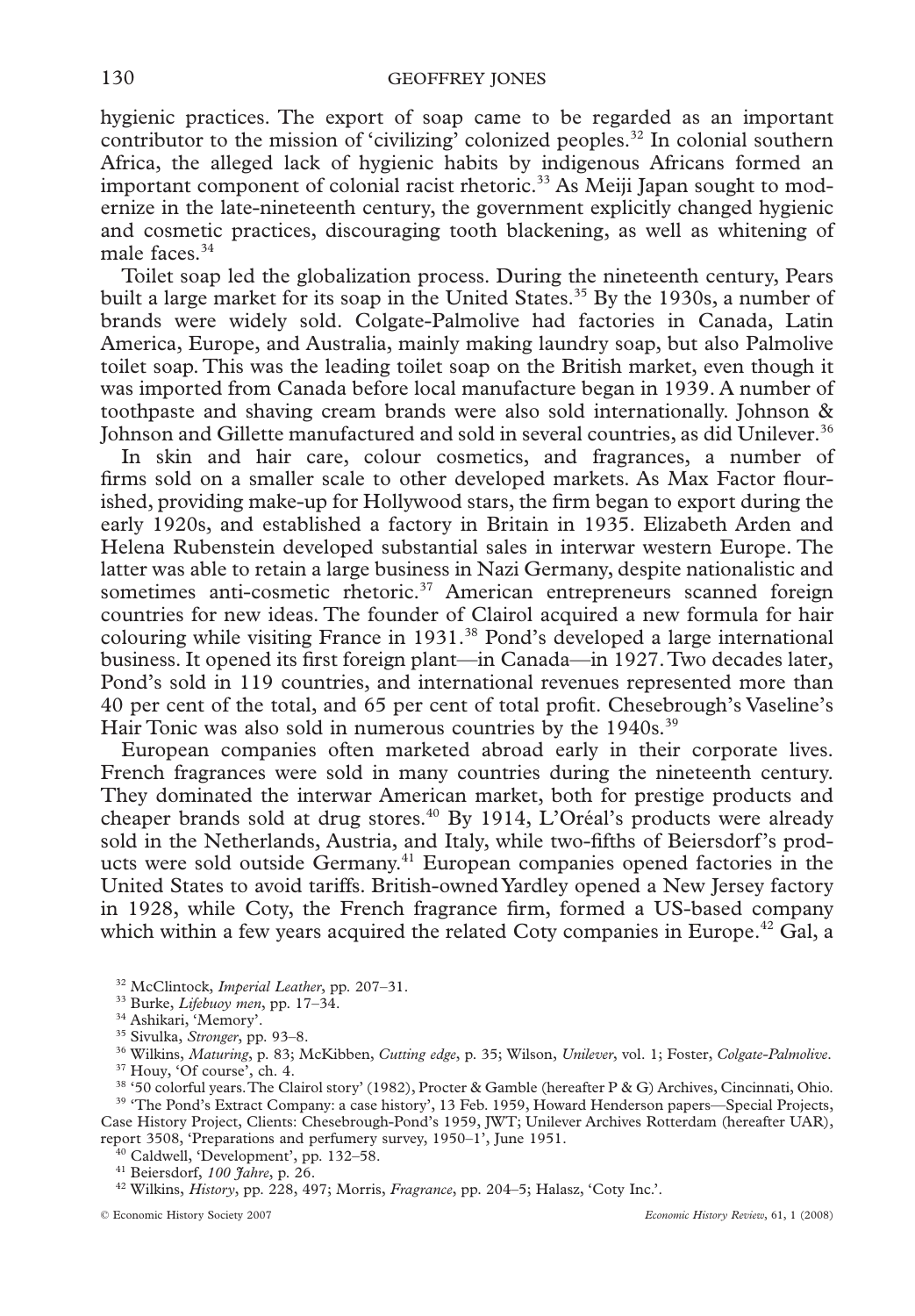|                            | 1950           | 1959  | 1966  | 1976      |
|----------------------------|----------------|-------|-------|-----------|
| North America              | 589            | 1,270 | 2,455 | 6,000(e)  |
| <b>USA</b>                 | 560            | 1,184 | 2,430 | 5,670     |
| Europe                     | 287            | 543   | 1,600 | 4,740     |
| France                     | 62             | 105   | 430   | 972       |
| Germany                    | 62             | 132   | 350   | 1,586     |
| Great Britain              | 58             | 124   | 290   | 581       |
| Italy                      | 57             | 84    | 240   | 553       |
| Scandinavia                | 14             | 21    | 58    |           |
| Australia and New Zealand  | 15             | 32    | 66    | 214       |
| Asia (excluding Japan)     | 30             | 82    |       |           |
| India                      | 16             | 37    |       | 74        |
| Indonesia                  | 6              | 10    |       | 90        |
| Japan                      | 24             | 112   | 285   | 1,957     |
| South America              | 61             | 80    |       |           |
| <b>Brazil</b>              | 28             | 38    |       | 372       |
| Argentina                  | 18             | 24    |       |           |
| Africa                     | 12             | 18    |       |           |
| South Africa               | $\overline{7}$ | 11    |       | 141       |
| Nigeria                    |                | 8     |       | 49        |
| 'World'(\$ nominal)        | 1,026          | 2,173 | 5,200 | 15,000(e) |
| 'World' (constant \$ 1976) | 2,422          | 4,248 | 9,131 | 15,000(e) |

Table 1. *World beauty market in 1950, 1959, 1966, and 1976 (\$ million and \$ 1976 million)*<sup>a</sup>

*Notes:*

*a* Data are for manufacturers' shipments, not retail sales, and exclude toilet soap. Communist countries are not included. Pounds and yen converted to US \$ at the then current exchange rate.

*Sources:* The main sources for 1950 and 1959 are UAR, report 3508, 'Preparations and perfumery survey, 1950–1', June 1951; UAR, report 3110, 'World toilet preparations survey, 1959–60'. Unilever estimates exclude Japan and Communist countries.The Japanese data is derived from Japanese Cosmetics Industry Association, *Japanese cosmetic industry*. For 1966, Euromonitor, *Consumer Europe*, tab. 101, p. 105; the US figure is from US Department of Commerce, *Industrial outlook* (1967), pp. 139–40. For 1976, the US data is derived from US Department of Commerce, *Industrial outlook* (1977), pp. 150–2, the Japanese data from Japanese Cosmetics Industry Association, *Japanese cosmetic industry*, and the remainder from 'Toilet preparations coordination forward plan, 1977–81', UAL, and 'OSC product strategy, 1974–9', Discussion Paper (May 1976), ES 76064, UAR.

Spanish perfume and soap company, developed a large export business to Latin America before the outbreak of the Spanish Civil War in 1936.<sup>43</sup>

#### III

The United States emerged from the SecondWorldWar as by far the largest single beauty market. Table 1 provides the first published estimate of the size of the global market in that year and subsequent benchmark years. It excludes the Communist world. North America accounted for two-thirds of colour cosmetics consumption in 1950, even higher than its share of the total personal care market.44 The overall importance of the American market was reflected in the dominant position of US firms in the world industry (see appendix table 1).

The pre-eminence of the United States in 1950 was exaggerated by the depressed disposable incomes in postwar Europe, Japan, and elsewhere, yet there was little doubt that the American market was uniquely important because of its

<sup>43</sup> Puig, 'The search', p. 99.

<sup>44</sup> UAR, report 3508, 'Preparations and perfumery survey, 1950–1', June 1951.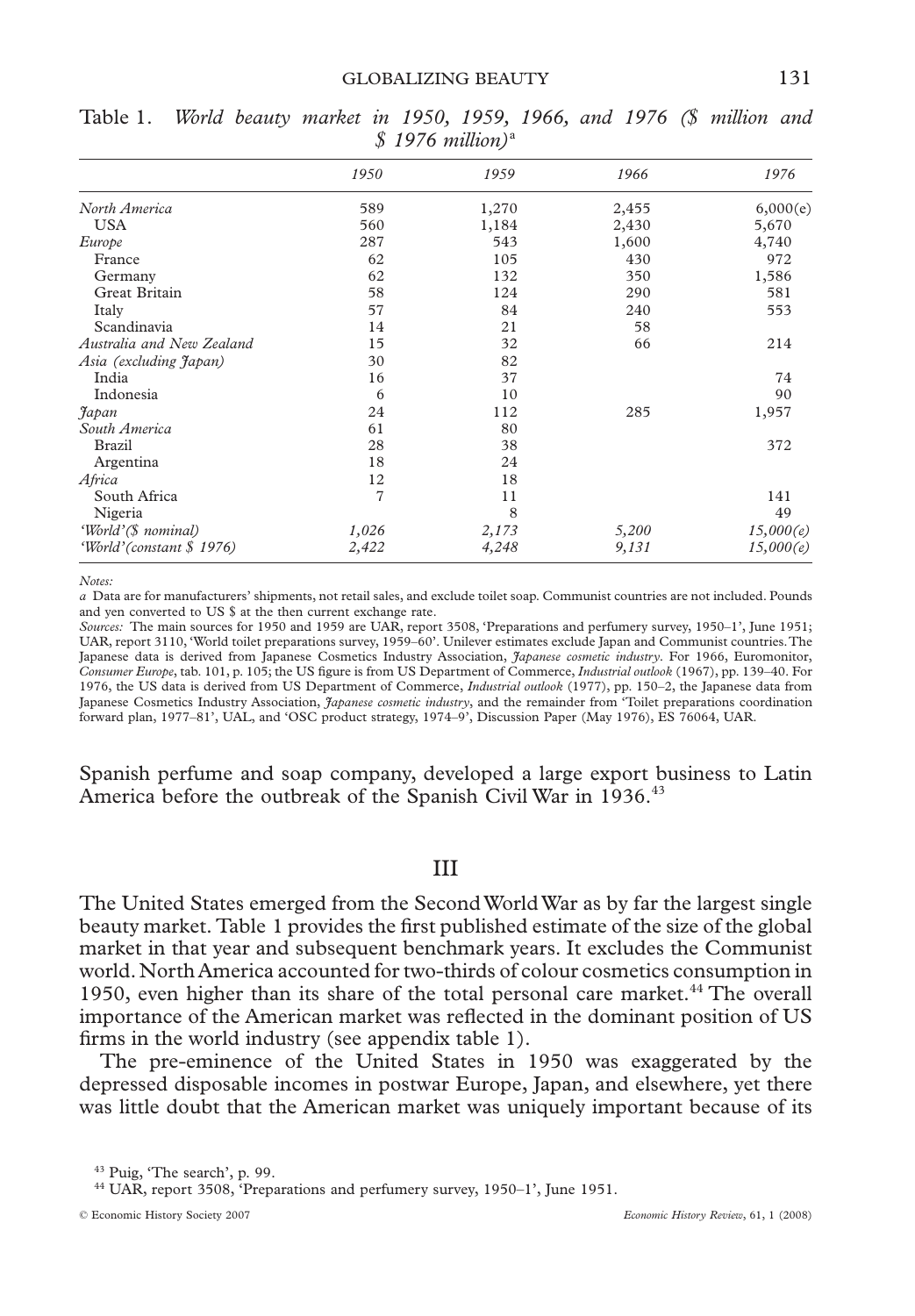size, level of discretionary incomes, and value systems, which had turned beauty products into a 'necessity' rather than a 'luxury'.

The American market was also perceived as homogeneous.The 'ethnic' cosmetics market, which overwhelmingly sold products specially formulated and marketed to African-Americans, constituted 2.3 per cent of the total US market in 1977.45 The dominant discourse of ideal female beauty in interwar and postwar America was Caucasian. Non-whites were prohibited from participation in Miss America beauty contests for three decades after their inception in 1921. There were a handful of ethnically diverse contestants in the late 1940s, and the first and (so far) only Jewish winner won in 1945, but it was only in the late 1960s that African Americans could enter the national contest, and the first win was in 1984. Since 1921, over one-third of contestants have been blonde.46 Barbie toy dolls, created in the late 1950s, were blue-eyed and (predominantly) blonde until 1980, although the early prototypes, designed in Japan, had distinctly east-Asian eyes. $47$ These beauty ideals were well represented in Hollywood movies, such as the Marilyn Monroe classic *Gentlemen Prefer Blondes* (1953), which became powerful drivers of fashion standards. The burgeoning cosmetics industry and, from the interwar years onwards, cosmetics companies, used Hollywood starlets to advertise their products.<sup>48</sup>

The large American market stimulated continual marketing and product innovation. Cosmetics companies expanded demand by television advertising and sponsored game shows. $49$  However, the market remained heavily skewed towards women, despite quite strong attempts to expand the male market. A survey on male products in 1962 concluded with 'the blunt fact that the market has been nearly static for 50 years'.50 Although branding and marketing was the basis of competitive success in the industry, product and process innovation was important in expanding demand. This ranged from the basic research which enabled advances in therapeutic toothpaste, anti-dandruff shampoos, and hair colouring, to constant experimentation in product formulations in creams and cosmetics, and testing of their effects on animals. Postwar product innovations included aerosols for hair and fragrance products.<sup>51</sup>

The size of the American market made evident its potential elsewhere. In 1950, Unilever asked senior executives to investigate the global prospects of the industry. The subsequent investigation, which including a pioneering effort to quantify its size, identified 'a direct relationship between the standard of living and the usage of toilet preparations'. The potential for global growth appeared even greater because the technology appeared basic, fixed capital requirements were limited,

<sup>45</sup> Frost and Sullivan, *Ethnic cosmetics*, p. 3; Robert, 'White success'. Before the 1970s, African American-owned firms primarily supplied the ethnic market. Johnson Products, the largest, began manufacturing in Africa and Trinidad in the 1980s.

<sup>46</sup> Banet-Weiser, *Most beautiful girl*; Kinloch, 'Rhetoric'; Perlmutter, 'Miss America'.

<sup>47</sup> Varaste, *Face*, p. 17; Lord, *Forever Barbie*, p. 162.

<sup>48</sup> Koehn, *Brand new*, p. 161.

<sup>49</sup> Peiss, *Hope*, pp. 249–52; Tedlow, *Giants*, pp. 279–98.

<sup>50</sup> Vautin, P., 'Men's toiletries are undersold', *Drug and Cosmetic Industry* (April 1962), pp. 409, 518.

<sup>51</sup> 'Overview of the over-the-counter cosmetic industry', 13 March 1974, RGII Historical Files, Series 9, Library Resources—Alphabetical Files, Box 127, Avon Archives, Hagley Museum, Delaware (hereafter AVON).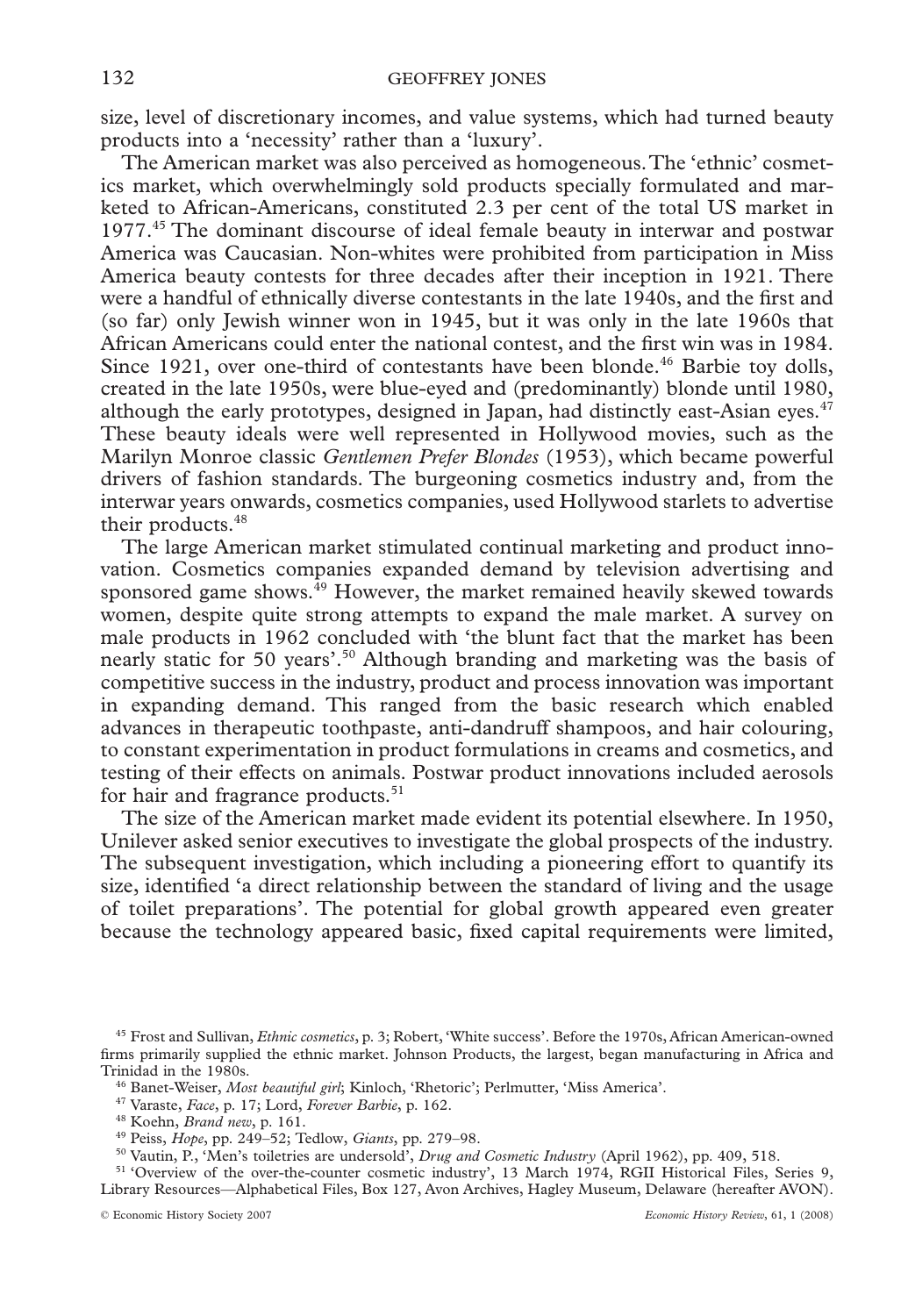|          |               | US             | Japan         |                |  |
|----------|---------------|----------------|---------------|----------------|--|
|          | Personal care | GDP per capita | Personal care | GDP per capita |  |
| Current  | 9.3           | 5.8            | 17.5          | 13.4           |  |
| Constant | 5.8           | 2.4            | 10.7          | 6.9            |  |

Table 2. *Compound annual growth rates of the US and Japanese personal care markets and GDP per capita, 1950–76*

*Note:* Constant growth rate based on 1976 \$ and 1976 yen.

*Sources:* Japanese Cosmetics Industry Association, *Japanese cosmetic industry*; US Department of Commerce, *Industrial outlook* (1950–76).

and the industry was highly fragmented. The industry was, the executives concluded, a 'Unilever business'.52

The following decades demonstrated the correlation between market growth and increases in discretionary incomes. As incomes rose, consumers moved along a spectrum of product categories, spanning toilet soap, toothpaste, shampoo, mass-market cosmetics, and ultimately prestige cosmetics. In developing countries, western products either created a new market, as when shampoos replaced soap for hair washing, or were substituted for traditional, often handicraft, cosmetics. Like many branded consumer products from automobiles to clothes, there was a strong aspirational driver behind this market growth. However, although cosmetics were famously described as providing 'hope in a jar', experimental research suggests that they can enhance attractiveness.<sup>53</sup> Given the size of the 'beauty premium', there was a strong rationality behind their purchase. An industry estimate in the mid-1960s was that—worldwide—consumer purchases of personal care items tended to increase about 112 per cent for every 100 per cent increase in income.54 Table 2, which compares the growth rates of the US and Japanese personal care markets and per caput income between 1950 and 1976, shows that this was a conservative estimate.

The international growth prospects of the industry were enhanced by the globalization of American cinema. During the interwar years, the rise of Hollywood to dominate the emergent world cinema industry intensified the diffusion of American hygiene and beauty ideals, both to other western countries, and to developing countries with much lower income levels and different cultural traditions. For example, Hollywood movies and their media coverage had a great impact on Iranian fashion and cosmetics culture during the 1930s and 1940s.<sup>55</sup> The war years intensified this impact through explicit linking of cosmetics sales with the American lifestyle and democratic ideals, and interaction between American servicemen abroad and local women.<sup>56</sup> The postwar growth in international travel further diffused brands and products.<sup>57</sup>

<sup>52</sup> Wilson, *Unilever*, vol. 3, pp. 160–1, 198–201.

<sup>53</sup> Mulhern, Fieldman, Hussey, Léveque, Pineau, 'Cosmetics'.

<sup>54</sup> UAR, TR 67002, E and S Department, 'Markets for skin preparations: an interim report', 12 Dec. 1967.

<sup>55</sup> Amin, 'Importing "beauty culture" '.

<sup>56</sup> Lake, 'Female desires'; Peiss, 'Educating'.

<sup>57</sup> Moskowitz, 'Cosmetics move abroad'.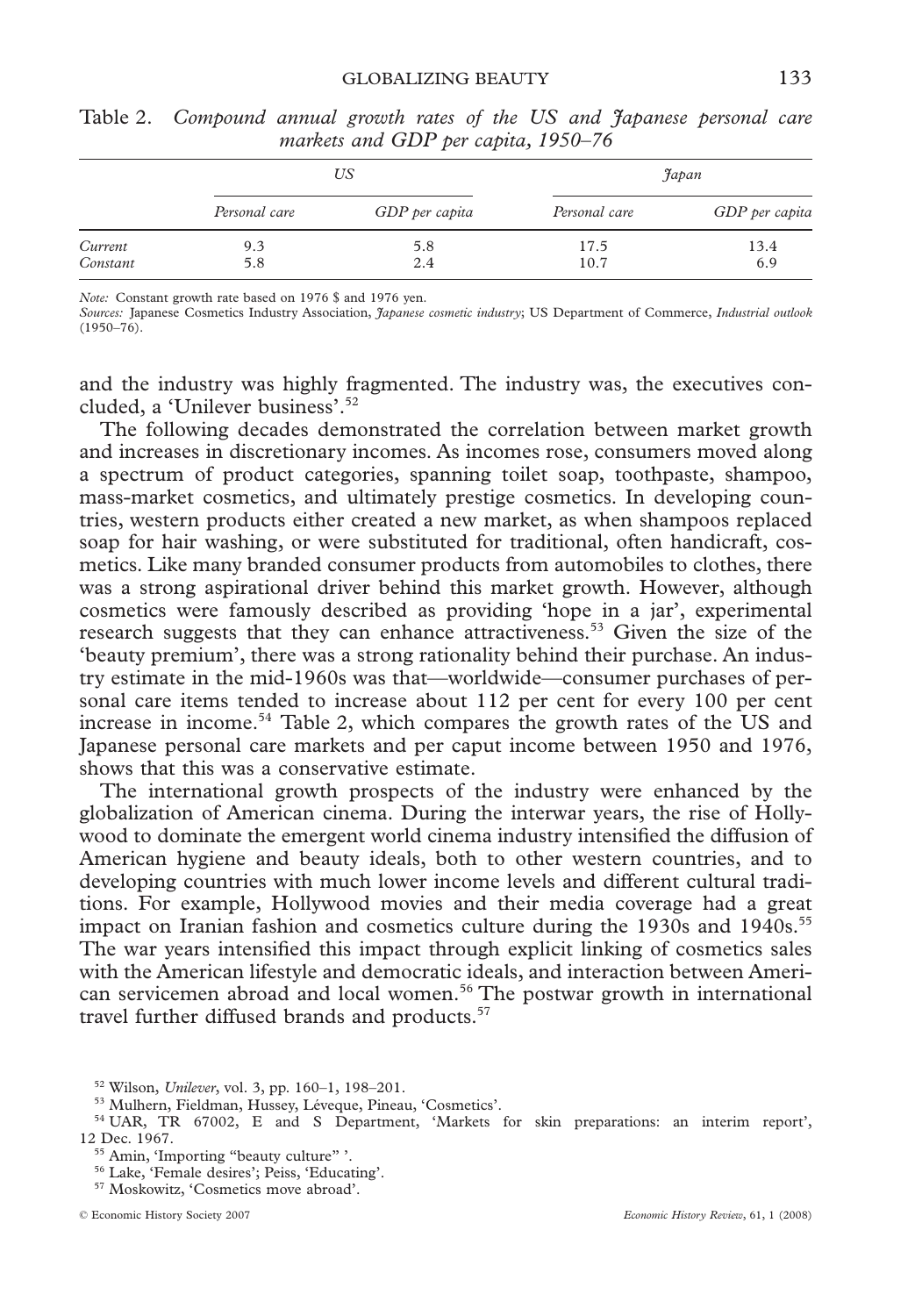

Figure 1. *Consumption of shampoo relative to GDP per capita,* c.*1982 Source:* UAR, ES 831 11, Economics Department, 'Shampoo overseas', March 1983.

There were further drivers of global growth.There were economies of scale with mass-market products such as toilet soap and toothpaste. In prestige products, there was the lure of high margins.The margins obtainable from selling cosmetics were reported to be around 20 per cent in the American industry during the 1960s and 1970s.<sup>58</sup> Beauty brands, with their emotional and aspirational characteristics, seemed less vulnerable to commodification. As new markets opened up, firms had strong incentives to capture first mover advantages for their brands.

However, there were at least three major obstacles faced by firms as they sought to build global beauty businesses. The first related to markets. The problem was not merely that most of the world after the Second World War lacked the level of disposable income to purchase most of these products, but also that consumer preferences varied widely across the full spectrum of beauty products, even at similar income levels. For example, while the per caput consumption of toothpaste was broadly similar in the United States, Switzerland, and Venezuela during the 1970s, it was nearly double that seen in France, Italy, and Brazil.<sup>59</sup> Figure 1, derived from Unilever data, illustrates the same phenomenon in shampoo usage. While the ability to construct such comparative data demonstrated the informational advantage held by firms with multi-country operations, it also demonstrates the complexity of predicting changes in consumer expenditure.

<sup>58</sup> Standard and Poor's Corporation, *Standard and Poor industry surveys* (New York, 1960s–1970s).

<sup>59</sup> Frost and Sullivan, *Cosmetics and toiletries*.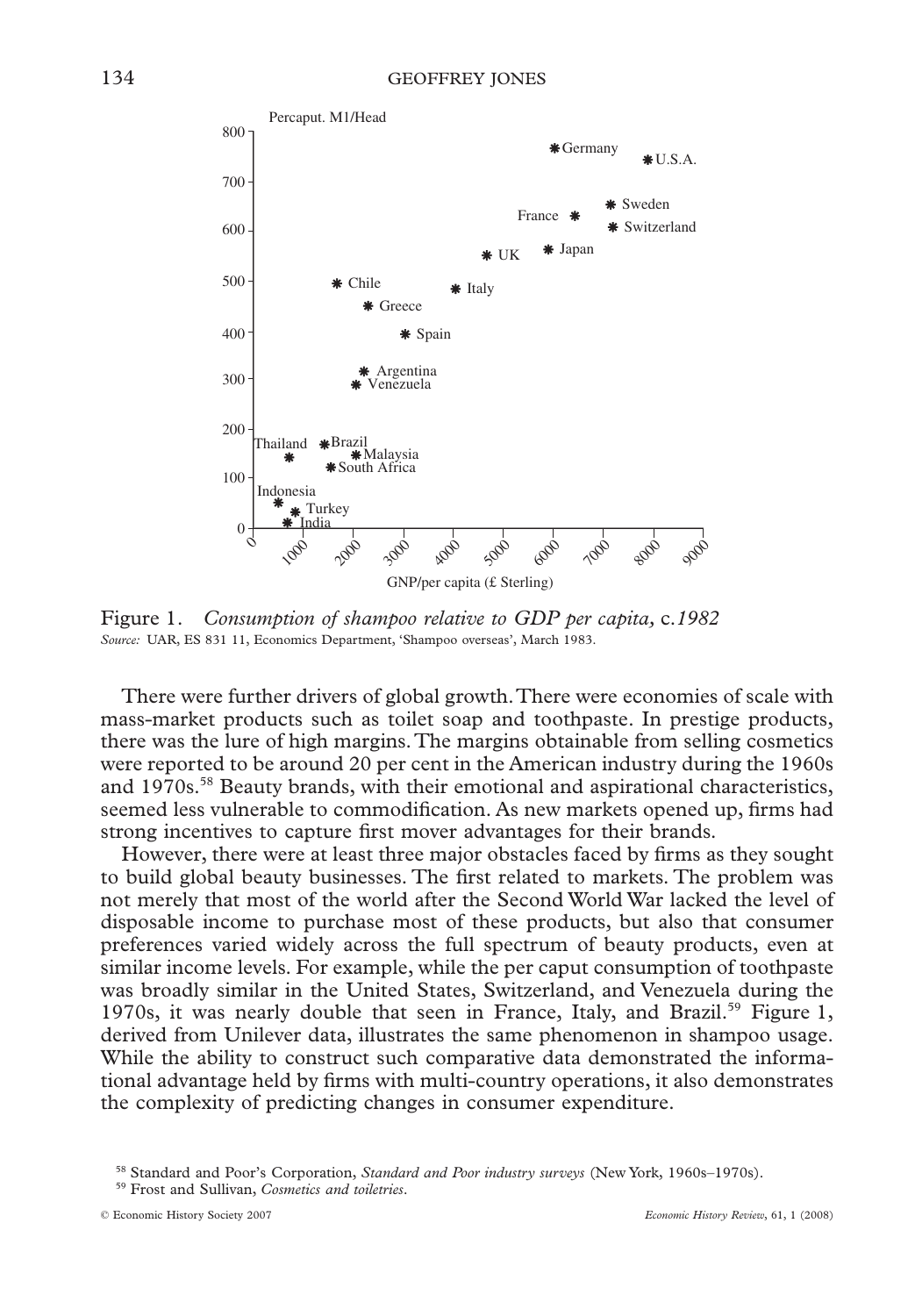|         | Hand and face cream | Lipsticks | Deodorants |  |
|---------|---------------------|-----------|------------|--|
| France  | 54                  | 58        | 25         |  |
| Germany | 75                  | 38        | 29         |  |
| Belgium | 32                  | 51        | 14         |  |
| Italy   | 20                  | 25        | 12         |  |
| Britain | 60                  | 73        | 48         |  |

Table 3. *Female use of skin preparations in Europe, 1963 (%)*

*Source:* UAR, TR 67002, 'Markets for skin preparations: an interim report', 12 Dec. 1967.

In skin care and cosmetics, there were also great differences in consumer preferences. Japanese women hardly used fragrances, but had a strong preference for clear skin. During the 1960s, 60 per cent of total personal care consumption in Japan was spent on skin preparations. A preference for pale skin also made skin whiteners a major product. In 1980, the Japanese market for face creams was double the size of that of the United States. American women, in contrast, were highly 'made-up'. By the early 1960s, an estimated 86 per cent of American girls aged 14 to 17 already used lipstick, 36 per cent used mascara, and 28 per cent used face powder. $60$ 

The beauty markets of neighbouring European countries differed widely. Table 3 shows the major variations in propensity to use skin creams, lipsticks, and deodorants in the early 1960s.

Although consistent time series data are elusive, the differences continued to be pronounced two decades later. In the early 1980s, Germans remained high spenders on skin creams. The French remained low users of deodorants (and soap) compared to the British and Germans, but far greater consumers of fragrances. Over a quarter of the entire French beauty market was fragrances, compared to 8 per cent in Germany, while French per caput consumption was twice that of Britain and Germany.<sup>61</sup> Consumer purchasing behaviour in the same category also varied widely between countries. French female fragrance consumers had a strong preference for prestige products, and were loyal to one or two scents. In the United States, there was a far higher consumption of mass-market fragrance brands, and typically consumers used more fragrances.<sup>62</sup>

There were multiple factors driving cross-national differences in consumption patterns. These included persistent variations in grooming habits. In the 1970s, two-thirds of French, German, and Swedish women showered, but 90 per cent of British women preferred to wash in the bathtub. Americans also overwhelmingly preferred showers.63 There continued to be wide variations in social attitudes

<sup>60</sup> 'The make-up market', *Drug & Cosmetic Industry* (March 1964), pp. 353–6, 447. UAR, TR 67002, E and S Department, 'Markets for skin preparations: an interim report', 12 Dec. 1967; AVON, Boca Raton Conference, May 1979, Series 1: Administration, Subseries C: Conferences, 1973–8; P & G, 'Olay worldwide overview presentation', 16 Sept. 1980.

<sup>61</sup> AVON, Boca Raton Conference, May 1979, Series 1: Administration, Subseries C: Conferences, 1973–8; Frost and Sullivan, *Cosmetics and toiletries*.

<sup>62</sup> Daguano, 'Fragrance'; Weber and de Villebonne, 'Differences'.

<sup>&</sup>lt;sup>63</sup> UAR, report 8568, Marketing Division, 'The personal wash market in the main European countries', Nov. 1977; R. Marks, 'Marketing case history: Vitabath', *Product Management*, Oct. 1974, contained in JWT, Health and Beauty Aids, Bath Products, JWT, BOX B16.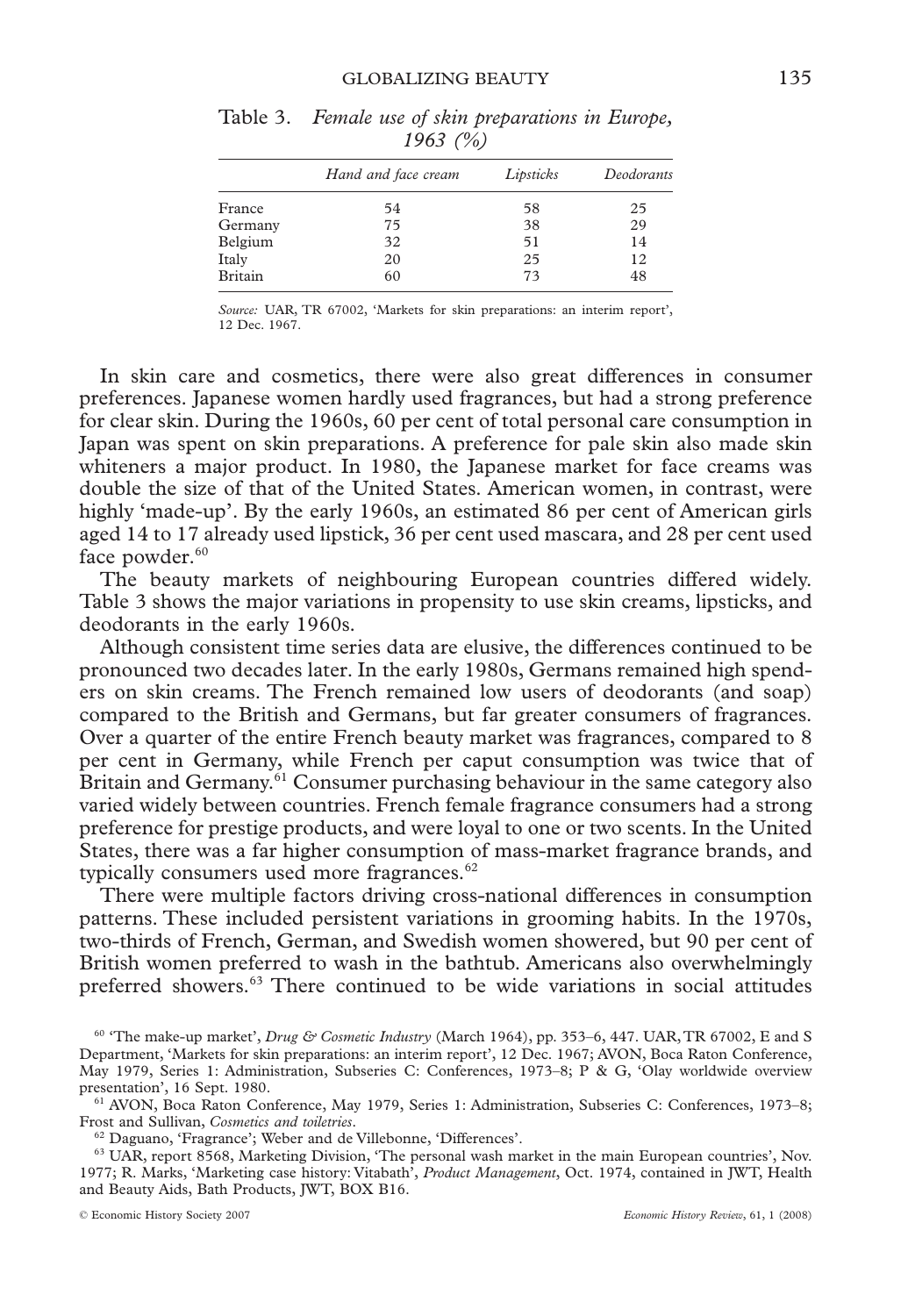towards cosmetic use. 'In Germany', a report conducted by Unilever in 1963 observed, 'the puritanic view of a strong connection between beauty care and condemnable sex enhancing methods is still widespread and hampers the growth of the colour range products'.<sup>64</sup>

A second set of obstacles to globalization related to access to distribution channels and marketing. The advertising strategies used to increase the US beauty market were not readily transferable. There were many restrictions on media advertising outside America.The United States had six commercial television stations by 1945, and a decade later over 400, but commercial television was only launched in Japan in 1953, in Britain in 1955, and even later elsewhere in Europe and other countries. There were often restrictions on product advertising, and few countries permitted sponsored game shows.<sup>65</sup>

Finally, there were obstacles to globalization arising from differences both in human physiology and governmental regulations. Products and brands needed some reformulation because of differences in skin tone, hair texture, diet, and climate. Moreover, as the products of the industry could affect health, there was quite extensive regulation of permitted formulations and preservatives, claim substantiations, and ingredient labelling. These varied widely between the United States, Europe, and Japan.<sup>66</sup>

## IV

The task of globalizing beauty products after 1945 appeared to provide fewer challenges for the large consumer products companies which had established international businesses in laundry soap and other consumer products. They had the resources and sometimes the local geographical knowledge to grow businesses in personal care. They had the large advertising budgets and marketing skills needed to create attractive international brands. There were also economies of scale in the manufacture of such products, enabling the creation of entry barriers. As most developing countries had high tariff barriers during the postwar decades, multinational firms which created factories behind them could capture strong market positions with limited competition.

The consumer products companies undertook a rapid globalization of toilet soap, toothpaste, and shaving creams.They both exported and built foreign factories. By the 1970s, Unilever, Gillette, and Colgate-Palmolive manufactured in numerous developed and developing markets.The latter firm had over 30 factories outside the United States, spread over Europe, Latin America, Africa, and Asia, by the early 1970s.67 Global brands were developed in these product categories, although firms typically struggled to achieve uniformity in composition or packaging in different countries. Palmolive was sold in numerous countries. Unilever's Lux toilet soap,

<sup>&</sup>lt;sup>64</sup> UAR, TR 67002, E and S Department, 'Markets for skin preparations: an interim report', 12 Dec. 1967.

<sup>&</sup>lt;sup>65</sup> Tedlow, 'Fourth phase', p. 16; Jones and Miskell, 'European integration', p. 127.

<sup>66</sup> Langet, M., 'Developing cosmetics for an international market', *Drug & Cosmetic Industry* (May 1962), pp. 38–42.

<sup>67</sup> UAR, ES 75 235, 'Colgate Palmolive: a competitor study', July 1975.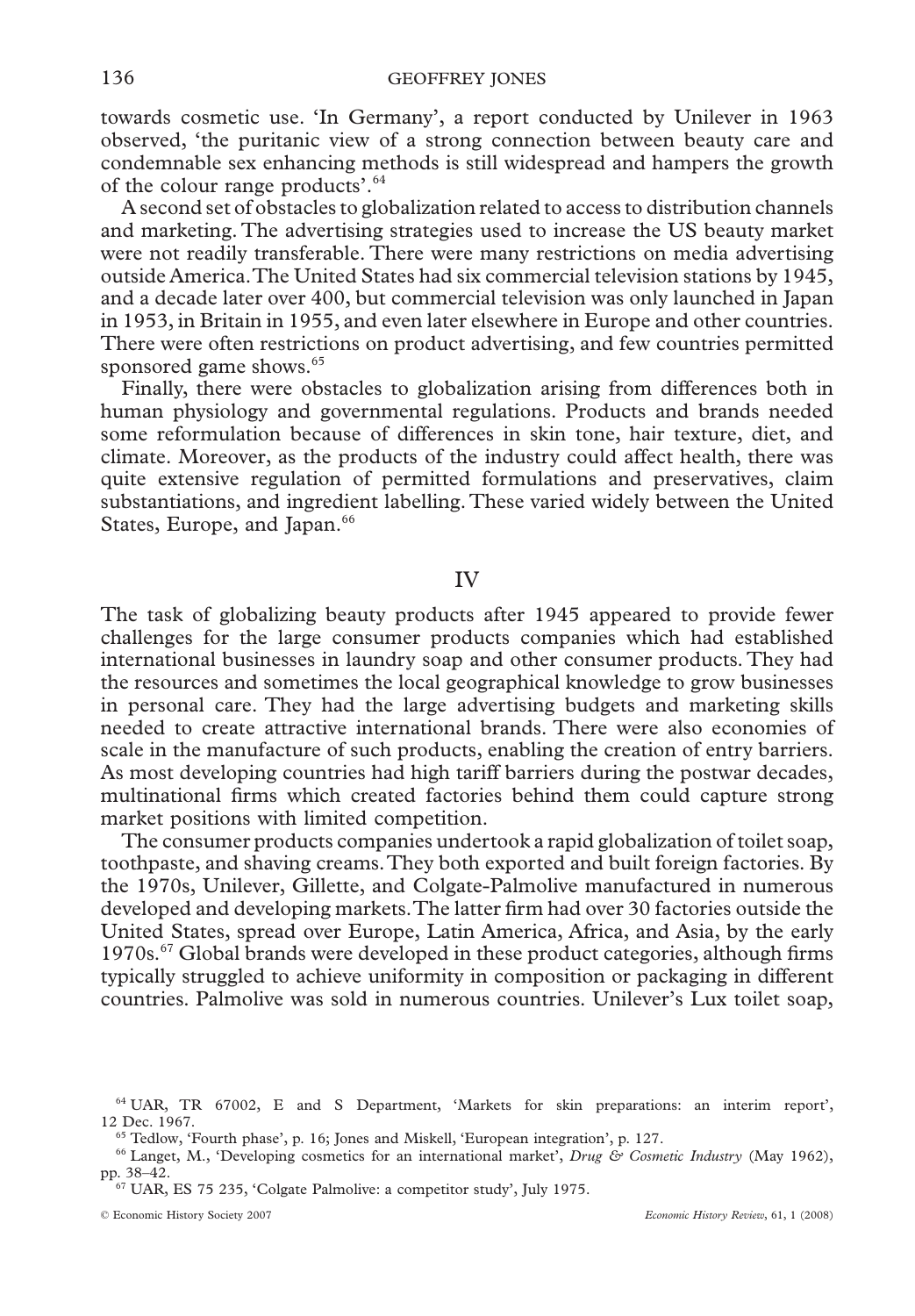|                      | Total market           | Colgate-  |          | Bristol- |       |         |
|----------------------|------------------------|-----------|----------|----------|-------|---------|
| Country              | size $($ § million $)$ | Palmolive | Unilever | $P \& G$ | Mvers | Beecham |
| <b>United States</b> | 167                    | 30        | 19       | 20       | n.a.  | n.a.    |
| UK/Ireland           | 23                     | 27        | 32       | 9        | n.a.  | 19      |
| Germany              | 19                     | 16        | 14       | n.a.     | n.a.  | n.a.    |
| France               | 8                      | 40        | 31       | n.a.     | n.a.  | n.a.    |
| Denmark              | 2                      | 42        | 13       | n.a.     | n.a.  | 20      |
| <b>Brazil</b>        | 9                      | 21        | 9        | n.a.     | n.a.  | n.a.    |
| Thailand             | 2                      | 82        | n.a.     | n.a.     | 9     | n.a.    |
| India                | 11                     | 17        | 2        | n.a.     | n.a.  | n.a.    |
| Philippines          | 4                      | 96        | n.a.     | 4        | n.a.  | n.a.    |
| Australia            | 6                      | 56        | 12       | n.a.     | 17    | n.a.    |
| South Africa         | 3                      | 51        | 18       | n.a.     | 11    | n.a.    |

Table 4. *Market shares in selected dental markets,* c.*1959 (%)*

*Source:* UAR, report 3110, 'World toilet preparations survey, 1959–60'.

created in the 1920s, was sold on five continents by 1960.<sup>68</sup> As firms considered entering developing countries, firms such as the US advertising agency J. Walter Thompson were employed to collect basic information about market size and consumer preferences.69 There was also product and marketing adaptation to the conditions in those countries. In Thailand, where Unilever held nearly 50 per cent of the total toilet soap market with Lux in the early 1980s, the local company formulated its toilet soap with no tallow, using locally produced palm oil. In India, Unilever both used local ingredients and introduced special low-cost brands during the 1970s in response to government requests.<sup>70</sup>

The market for toothpaste grew rapidly after 1945, including in developing countries, where previously its use had been minimal. As with toilet soap, a global oligopoly emerged. Toothpaste replaced toilet soap as the driver of Colgate-Palmolive's international growth. Unilever also pursued a global strategy with Pepsodent, an American brand which it had acquired in 1944. By 1959, as table 4 shows, a small group of firms held significant shares of many national markets, even though powerful local incumbents were present in some of them, such as Germany, where Blendax held one-third of the dental market.

By the 1970s, Colgate-Palmolive sold around one-third of world toothpaste outside Japan and the Communist countries, while Unilever and  $P \& G$  sold a further one-fifth each. This was a product category in which first-mover advantages, including brand reputations, were strong, although not invincible. Colgate-Palmolive's dominance in the United States was overwhelmed by P & G's blockbuster, Crest, launched in 1955, which eventually took and held two-fifths of the market. Beecham also briefly captured 8 per cent of the American market during the 1960s, initially by encouraging sampling of Macleans toothpaste by giving away a tube free with the well-established Brylcream hairdressing product.<sup>71</sup>

<sup>68</sup> Jones, *Renewing*, p. 25; Unilever Archives London (hereafter UAL), report box 2, 39/2, Marketing Division, 'Colgate toilet soaps: a ten year review, 1965–1974', Oct. 1974.

<sup>69</sup> JWT, 'Mexico: market for dentrifices', June 1947, microfilm reel 713. See also Moreno, 'J.WalterThompson', pp. 273–7.

<sup>70</sup> Jones, *Renewing*, pp. 164, 171.

<sup>71</sup> Lazell, *From pills*, chs. 11 and 23; UAR, ES 75 235, 'Colgate Palmolive: a competitor study', July 1975.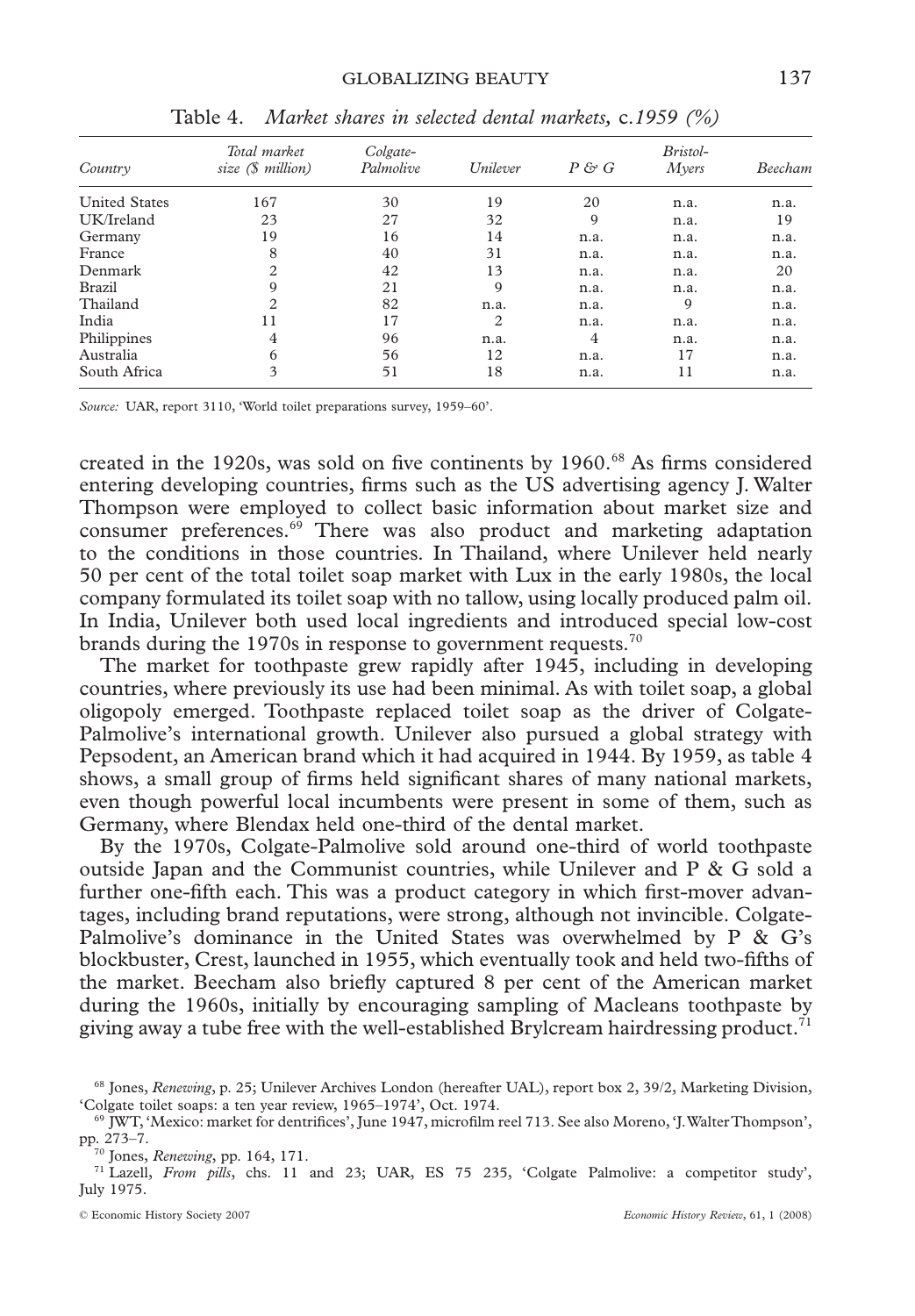Both men's shaving products and the new category of deodorants were rapidly globalized during the postwar decades. In 1950, Gillette held over a quarter of the total world market for the former category of product.This firm expanded rapidly in postwar Latin America, and was strongly represented in Europe, where it competed with Unilever and Colgate-Palmolive. During the 1970s, Gillette held around one-fifth of the French, German, and British shaving markets.<sup>72</sup> Bristol-Myers, Gillette, and Unilever globalized deodorants as a replacement for soap and colognes. Bristol-Myers' Mum, an underarm deodorant based on the same principle as the newly invented 'ball point' pen, was rapidly internationalized after its launch in 1952. Gillette's Right Guard aerosol deodorant, launched in 1960, and Unilever's underarm deodorant brand Rexona competed in dozens of markets. By 1979, Rexona held 7 per cent of the 'world' deodorant market outside Japan and the Communist countries.<sup>73</sup>

The surprising omission from the above list, which emphasizes the limits to globalization, was P  $\&$  G. During the 1950s, this firm, which was twice the size of Colgate-Palmolive, remained heavily focused both on the north American market, and laundry soap and synthetic detergents, where it had secured a worldwide technological lead. There were limited international sales of shampoo in Canada and other developed countries, and of Camay in Latin America and the Philippines, but this never developed as a global brand. From the 1950s onwards, P & G expanded its international business, previously focused on Canada and Britain, into continental Europe, and to a limited extent elsewhere. However, international expansion was driven by detergents and, from the 1960s, Pampers diapers, both highly capital-intensive businesses. While Pampers was sold in more than 70 countries by 1980, Crest toothpaste and Head and Shoulders, the anti-dandruff shampoo launched in 1961 which captured one-quarter of the American market, were sold in half a dozen countries outside the United States.<sup>74</sup>

The globalization of hair and skin care, and colour cosmetics, proved challenging. In these categories, competitive advantage rested less on scale economies and more on brand image. Hair care proved a volatile business. As the product was quite inexpensive to manufacture, there were low entry barriers permitting many new entrants. Consumers were prone to experiment with different brands. The market shifted frequently with changing fashions, and it was subject to technology shifts, such as the use of blow dryers during the 1970s.<sup>75</sup>

Outside the United States, shampoo consumption was not widespread after the Second World War, and initially was confined almost entirely to women. Helene Curtis, a strong US innovator, took the lead in the postwar globalization of hair products. By the 1970s, Helene Curtis brands could be bought in over 100 countries. However, the firm's use of agency agreements to gain rapid access to markets seems to have limited its growth potential. By that decade, three-quarters of its revenues were earned in the United States,76 and the large consumer

<sup>72</sup> McKibben, *Cutting edge*; UAR, report 3110, 'World toilet preparations survey, 1959–1960'; Euromonitor, *Consumer Europe*, p. 109.

<sup>73</sup> UAR, ES 81 220C, 'Worldwide review of Rexona deodorant'.

<sup>74</sup> Dyer, et al., *Rising tide*, pp. 101–6; *Hedley moonbeams*, Christmas 1952, P & G.

<sup>75</sup> Dyer, et al., *Rising tide*, pp. 111–12, 262–3.

<sup>76</sup> 'Helene Curtis enters a new era of innovation', *Drug and Cosmetic Industry* (Aug. 1996), pp. 34–7.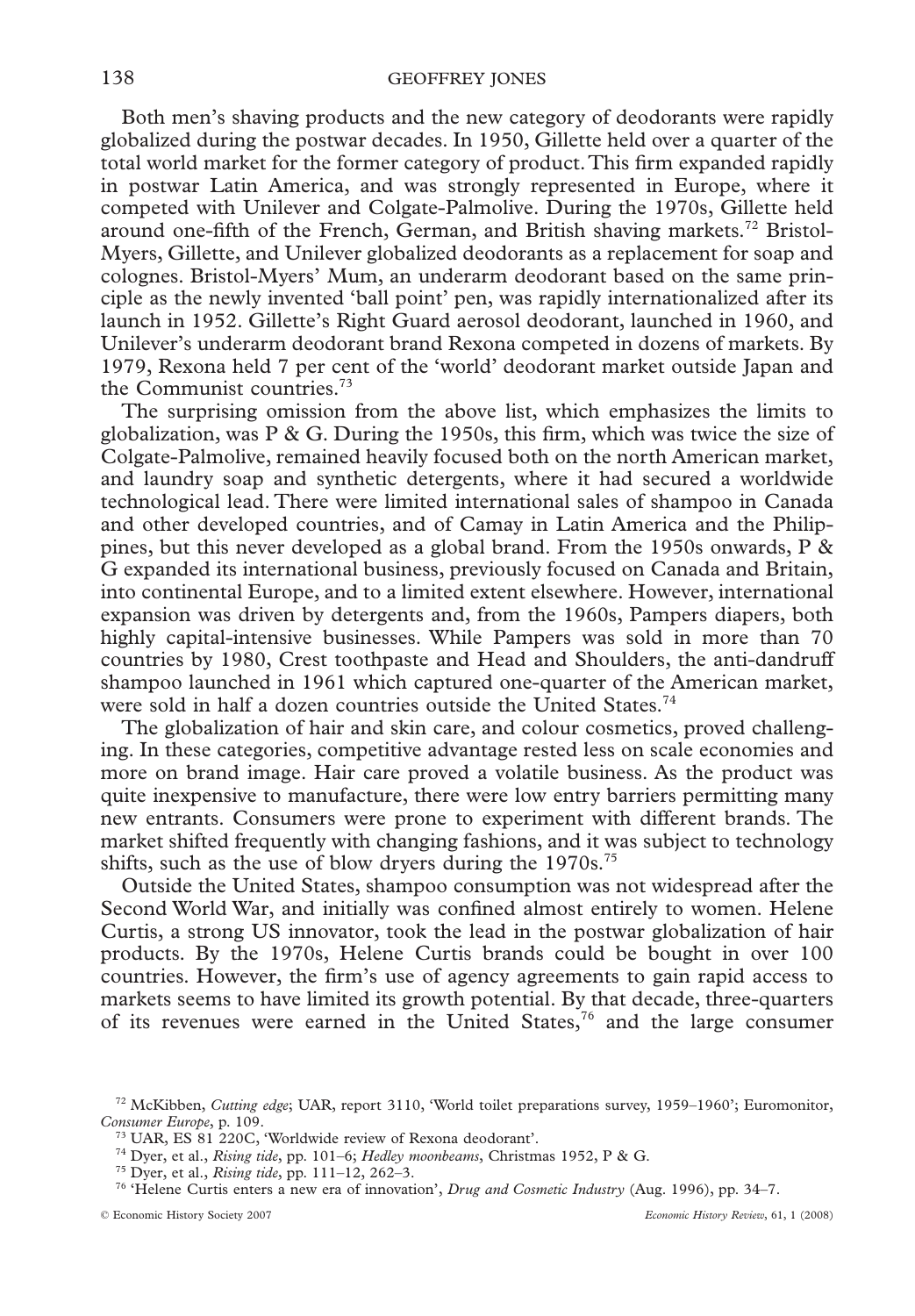|                   | Colgate-Palmolive | Unilever | $P \& G$ | <b>Beecham</b> | $L$ 'Oréal |
|-------------------|-------------------|----------|----------|----------------|------------|
| Europe            |                   | 12       |          |                | 15         |
| North America     |                   |          | 21       |                |            |
| Latin America     |                   | 33       |          |                |            |
| Africa            | 13                | 15       |          |                |            |
| Asia (exc. Japan) |                   | 40       |          |                |            |
| 'World'           |                   | 8        | 12       |                |            |

Table 5. *Share of world shampoo markets in 1973 by leading firms*

*Note:* The 'world' excludes Communist countries and Japan.

*Source:* UAR, ES 75 235, 'Colgate Palmolive: a competitor study', July 1975.

products companies and L'Oréal had become the largest international firms in the category (table 5).

The global shampoo market was much less oligopolistic than toothpaste, yet Colgate-Palmolive, Unilever, and Beecham sold widely. L'Oréal manufactured and sold hair care products throughout Europe and parts of Latin America—it held a 16 per cent share of the Argentinean market in 1973. In the 1970s, L'Oréal held over half of the French hair care market, but only 10 per cent of the German, where local firms Wella, Schwarzkopf, and Henkel held over half of the retail hair market. Wella was one of the world's largest global hair care firms, with sales throughout the world. In major continental markets, the shampoo market was distorted by regulation on distribution channels, designed to protect pharmacies. In France, only pharmacies could sell treatment or medicated shampoos—around one-quarter of the market.<sup>77</sup> Unilever's Sunsilk, launched in Britain in 1954 and manufactured in 27 countries by the early 1970s, was the closest thing to a global hair care brand.The market positioning varied with income levels. In urban Brazil, Argentina, and South Africa, where liquid shampoo use spread after 1945, it was sold using a 'natural beauty' image, as in Europe, but in lower income markets, where shampoos remained unusual even in the 1970s, it was targeted at the rich elites, who had begun to use hairdressers, and socially-aspirant women who had enough disposable income to use a specialist hair product occasionally.<sup>78</sup> Neither Unilever nor other firms reformulated for hair types in this period. One consequence was that Chesebrough's Vaseline found an unexpectedly large market in postwar Africa for hairdressing and conditioning, as shampoos formulated for Caucasian hair worked poorly with African hair.79

The American hair care market, with strong local incumbents and a complicated distribution system, had almost no foreign brands. During the 1970s, Unilever tried but failed to sell shampoo in the United States. NeitherWella nor L'Oréal was able to build significant businesses. In 1953, the latter formed licensee Cosmair Inc. to distribute hair products to beauty salons, which were very important for hair care sales in that country, but made limited progress in a situation where local middlemen rather than national distributors delivered to beauty shops.The French

<sup>77</sup> Frost and Sullivan, *Cosmetics and toiletries*; Wells, 'Shampoos'.

<sup>78</sup> UAR, report 3266, 'Toilet preparations co-ordination brand strategy, "Sunsilk" ', Sept. 1973.

<sup>79</sup> Jones, *Renewing*, p. 167.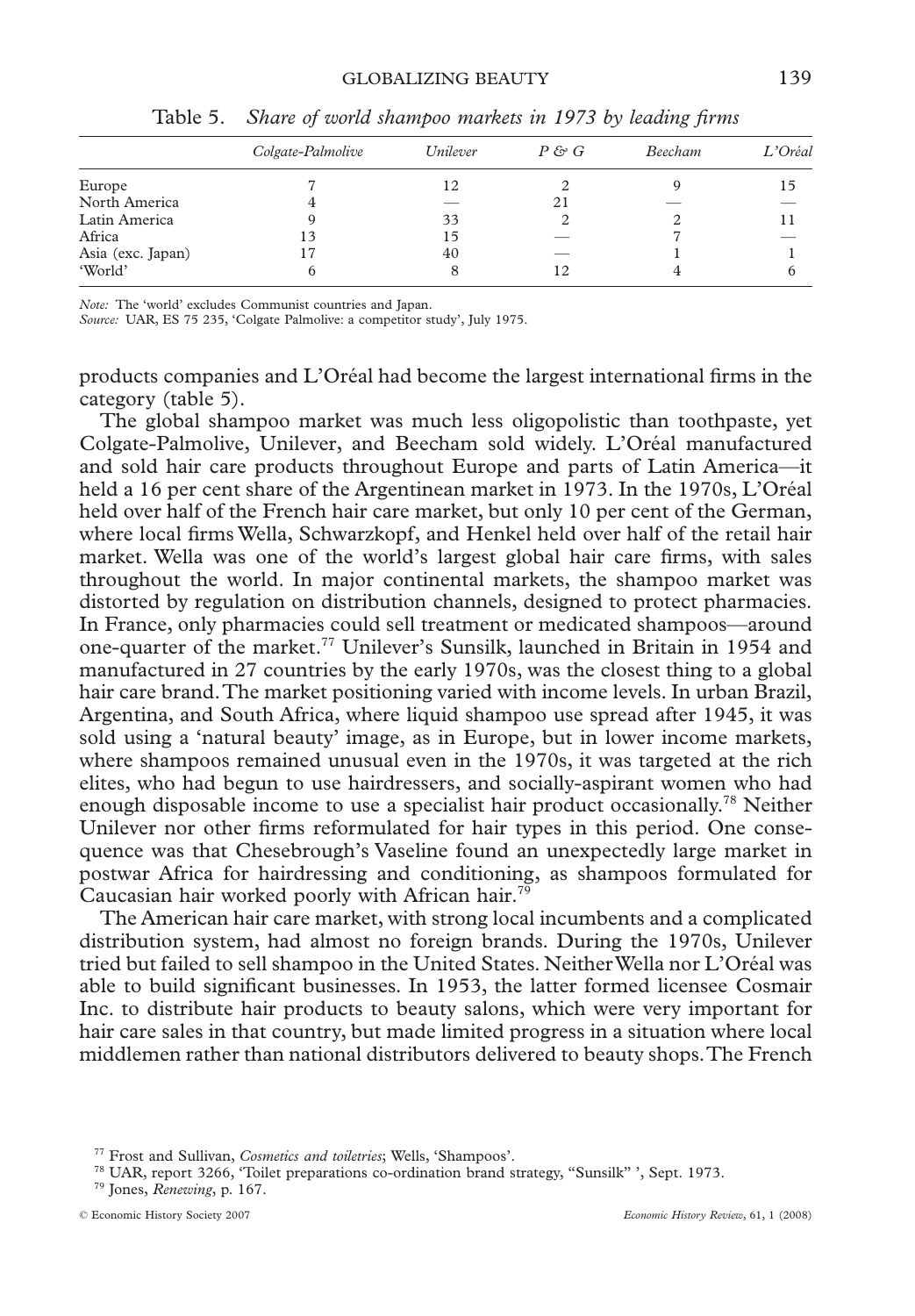company had few relationships with such middlemen, while hair salons and their clientele were unfamiliar with the L'Oréal brand.<sup>80</sup>

As skin care and cosmetics firms crossed borders, they also built factories and created distribution companies. In the early 1960s, L'Oréal had sales in 60 countries and manufactured in about 30, although two-thirds of its revenues continued to be generated in France. $81$  Beiersdorf, like Wella, built an extensive global business. By 1975, the German firm had 18 foreign subsidiaries, as well as 22 licensing agreements to produce its products in local markets, and by the end of that decade, 74 per cent of Nivea sales were made outside Germany.<sup>82</sup> A number of American firms were very international. By the mid-1950s, Pond's was using two manufacturing plants in the US and four abroad to sell in nearly 120 countries.83 By 1958, Max Factor manufactured in 13 countries and sold in 106; by 1971, it sold in 143 countries, and international sales constituted 54 per cent of the firm's total.<sup>84</sup> In 1954, Avon, whose only international operation had been in Canada, opened in Puerto Rico and Venezuela, followed soon afterwards by Cuba, Mexico, and Brazil. By the early 1970s, it manufactured in 16 countries. By the 1960s, Helena Rubenstein sold colour cosmetics in over 70 countries—with seven plants in Latin America, five in Europe, and one in each of Australia, Canada, Israel, Japan, New Zealand, and South Africa. Revlon opened a Mexican factory in 1948, and entered Germany with a licensing agreement with Henkel, the leading German laundry soap company. By 1971, the firm manufactured in 12 countries and sold its products in 84.<sup>85</sup>

However, many US cosmetics companies were far less active internationally. Before 1956, Noxzema's international sales of skin cream were confined to Canada and limited exports, directed by a single manager in Baltimore. Despite the great domestic success of the Cover Girl make-up brand, launched in 1961, there was only cautious international growth. A sales branch was opened in Britain in 1964, and this began to manufacture in 1978. Elsewhere, markets were supplied by exports or licensing agreements.<sup>86</sup>

The cosmetics and skin care companies faced multiple challenges as they globalized. In developed markets, there was usually a high degree of fragmentation and competition. It was expensive to build and sustain brands; on average, cosmetics companies spent 12 per cent of their sales on advertising. As demand was highly influenced by seasonal and fashion trends, with colours falling in and out of favour, products, advertising, and promotional campaigns in each country needed to be constantly reviewed. In developing markets especially, it was necessary to invest in explaining to consumers how to use and apply them. As Avon expanded its direct sales business internationally, it devoted considerable resources to educating consumers in the use of their products, especially in developing countries.

<sup>80</sup> UAR, report TR74014, 'L'Oréal: competitor study'; Jones et al., 'L'Oréal'.

<sup>81</sup> UAR, AHK 1748, C. T. C. Heyning, 'Lolo', 2 Feb. 1965.

<sup>82</sup> Wella, *History*; Beiersdorf, *100 Jahre*; Schröter, 'Marketing', p. 640.

<sup>83</sup> 'The Pond's Extract Company: A Case History', 13 Feb. 1959, Howard Henderson Papers—Special Projects, Case History Project, Clients: Chesebrough-Pond's 1959, JWT; UAR, report ES 82267, 'Toiletry/ cosmetics competitor profitability', Dec. 1982.

<sup>84</sup> P & G, Max Factor, annual reports, 1958 and 1971.

<sup>85</sup> AVON, Frost and Sullivan, 'The cosmetics and toiletries industry market', Aug. 1972, RGII Historical Files, Series 7, Conferences, Box 124; Hilger, *Amerikanisierung*, pp. 158–9.

<sup>86</sup> P & G, Noxell Corporation, annual reports, 1962 and 1979.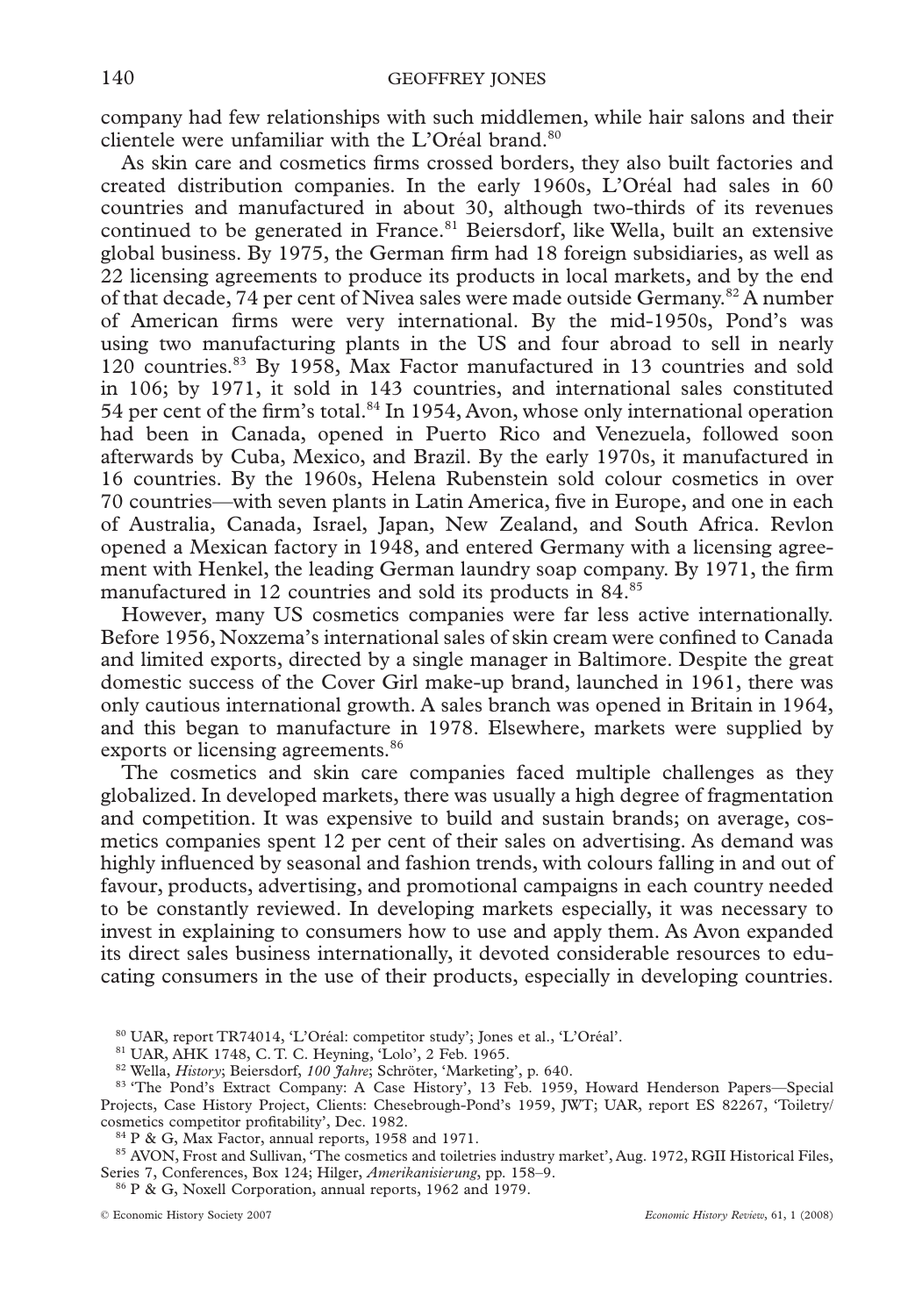After entering Mexico in 1958, it faced a major educative role. As an Avon executive recalled five years later, 'many women do not know how to use or even buy various cosmetics. In some cases they have seen them advertised or heard of them, but would not buy or use them for fear of showing their lack of knowledge'.<sup>87</sup> Max Factor similarly invested in organizing demonstrations in stores and pharmacies as it spread abroad.<sup>88</sup>

Cosmetics brands typically drew strongly on the beauty ideals of their country of origin. Postwar US firms were strongly inclined to regard American beauty ideals as universal. The global popularity of Hollywood and the prestige of the United States gave American brands powerful resonances of success and fashion. In Mexico, US cosmetics companies used endorsements by white American celebrities to sell products, although from the early 1940s, they sometimes featured local celebrities and occasionally appealed to Mexican beauty ideals.<sup>89</sup> Pond's was especially reluctant to admit local images into its international marketing, and was strongly committed to advertising cosmetics as universal products that appealed to international rather than local aspirations. Pond's and its agency J.Walter Thompson strove to maintain the core marketing strategy—such as endorsements by high society women—despite local pressures for alternative approaches in postwar Europe and elsewhere.<sup>90</sup> Pond's launched Angel Face, a face powder, in 1946, began selling it in Latin America three years later, and by 1961 it was sold in 30 countries, using an almost identical advertising and brand image. 'We like Chesebrough-Pond's to have a uniform image', an executive observed in 1961, 'to look the same everywhere'.<sup>91</sup>

However, there were significant differences between firms as to the degree of local adaptation needed in marketing and other matters. By 1949, Max Factor was using the young Mexican-born Hollywood actor Ricardo Montalban to promote sales of men's products in Spanish-speaking countries.<sup>92</sup> In postwar Mexico, Palmolive was marketed with a distinct Mexican identity.<sup>93</sup> Local regulatory requirements and market differences encouraged some firms to engage in substantive local adaptive research. By the early 1980s, L'Oréal and Chanel had major laboratories in two countries, Max Factor in four, and Chesebrough-Pond's in eight, but Avon, Revlon, Estée Lauder, and Shiseido relied on central laboratories in their home countries.<sup>94</sup> By the 1970s, it would seem that cosmetics firms were more inclined to use local models and make other local adaptations than three decades previously, but practice differed widely between firms, markets, and price ranges. Typically, firms sought consistent brand images and formulations for prestige brands, whose consumers were often internationally mobile.

American brands probably carried the most compelling country of origin appeal. While France had a powerful image of style and elegance, L'Oréal found that the prestige of French perfume in the United States did not translate into its

92 'Max Factor Hollywood sales bulletin', 8 June 1949, P & G.

<sup>94</sup> 'Developing cosmetics for an international market', *Drug & Cosmetic Industry*, May 1982, pp. 38–41, 108.

<sup>87</sup> AVON, Clark, H., 'Avon around the world', International Division, 17–21 June 1963.

<sup>88</sup> Peiss, 'Educating'.

<sup>89</sup> Moreno, *Yankee*, pp. 137–9.

<sup>90</sup> JWT, Memorandum by Howard Henderson to all offices, 17 Dec. 1952, Howard Henderson papers—Special Projects, Case History Project, Clients: Chesebrough-Pond's.

<sup>&</sup>lt;sup>91</sup> 'Defying a popular success theory', *Printers' Ink*, 8 Dec. 1961, pp. 36–7.

<sup>93</sup> Moreno, *Yankee*, pp. 139–40, 142–4.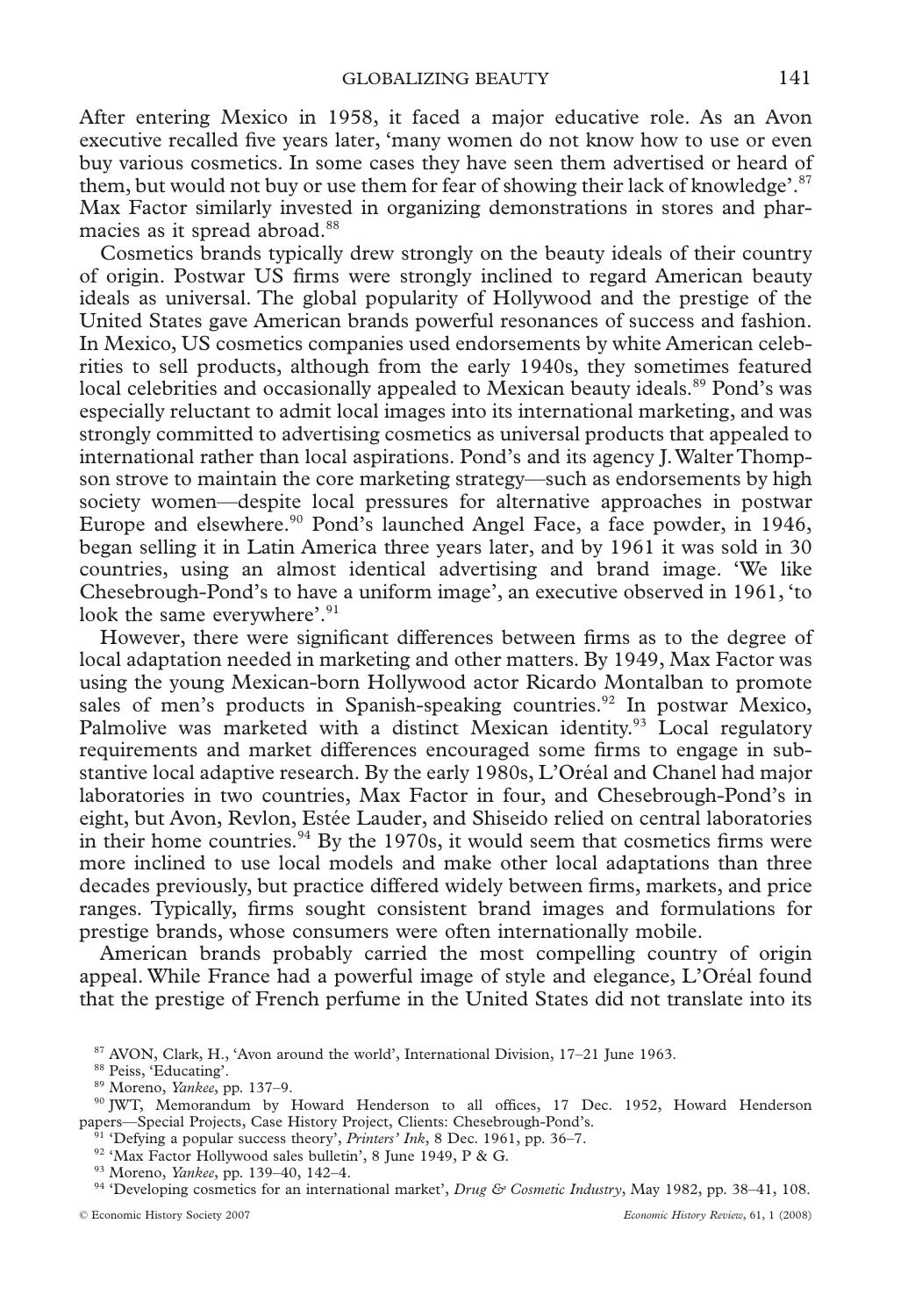hair colouring products during the postwar decades.<sup>95</sup> Yardley was able to build a modest international business with an English image for its flower-scented soaps and traditional perfumes, but it opened a Paris office in the 1920s, and sometimes put 'London and Paris' on labels.<sup>96</sup> Shiseido benefited from a growing Japanese image for quality in Asian markets, but in the west only earned a transient advantage from being 'exotic'. During the 1960s, the firm began selling in the United States, but after a rapid expansion built on novelty, this business went into serious decline.<sup>97</sup> One option for foreign firms was to borrow American imagery. Unilever's Lux toilet soap was traditionally promoted by famous Hollywood film stars.

When cosmetics companies entered new markets, they were faced in some categories by strong loyalties to pre-existing brands, and in others by a fashiondriven demand where brand franchises were vulnerable. Typically, consumers of foundation were loyal to existing brands, as the product was expensive and needed to be a good match with skin tone. In contrast, eye and lip cosmetics, which were 'fun' products, were fashion-driven and required constant innovation in positioning, packaging, and formulation.

In skin care, the importance of long-established brands such as Nivea and Pond's did not prevent new entrants. In 1969, Henkel introduced a new skin cream which almost immediately captured 7 per cent of the German market, causing a temporary crisis (followed by a corporate and marketing strategy restructuring) for Beiersdorf's Nivea brand.<sup>98</sup> While the Henkel brand was eventually withdrawn, a more sustained new entry was Oil of Olay. In 1970, Richardson-Merrell (formerly Vick Chemical), purchased Adams Company, an entrepreneurial South African company which had developed the brand in the early 1950s, and had launched it in seven other countries by the end of the 1960s.The new owners rapidly grew the brand in the United States, positioning it in the medium-price mass market, and manufacturing in Puerto Rico to secure tax breaks. During the 1970s, global Olay sales rose from \$7 million to \$117 million, and US sales from \$3 million to \$60 million, representing one-third of the US skin care market. The brand was also launched and grew rapidly in south-east Asia, Mexico, and Brazil.<sup>99</sup>

Firms faced major challenges in accessing distribution channels. As Avon expanded abroad, it encountered the problem that the distinctive American practice of door-to-door selling was neither known nor welcomed in many countries. In Britain, Avon initially struggled, because, as an executive noted in 1963, 'there was a feeling that Direct Selling was akin to "hawking" or being a "fish monger" and done only by the very low classes'.<sup>100</sup> Both prestige and mass cosmetics brands struggled to persuade distribution channels to provide space on their shelves or floors. In prestige, this meant persuading exclusive department stores to provide

<sup>95</sup> Dalle, *L'aventure*, pp. 230–4; interview with B. Dautresme in 'Mass, class and the "politique" of L'Oréal', *Adweek*, Feb. 1985, pp. 27–8.

<sup>96</sup> Wynne-Thomas, *House*, pp. 66–7.

<sup>99</sup> P & G, Richardson Merrill, annual report 1971; P & G, 'Olay worldwide overview presentation', 16 Sept. 1980; 'Oil of Olay's secret: price and positioning', *NewYork Times*, 1 Sept. 1980, p. D1; Standard and Poor's Corporation, *Standard and Poor industry survey*, 1980, 'Cosmetics and personal care products', H26–9.

<sup>100</sup> AVON, Clark, H., 'Avon around the world', International Division, 17–21 June 1963, RGII Historical Files, Series 7, Conferences, Box 124.

<sup>97</sup> Allen, *Selling*, pp. 120–2.

<sup>98</sup> Schröter, 'Erfolgsfaktor', pp. 1106–12.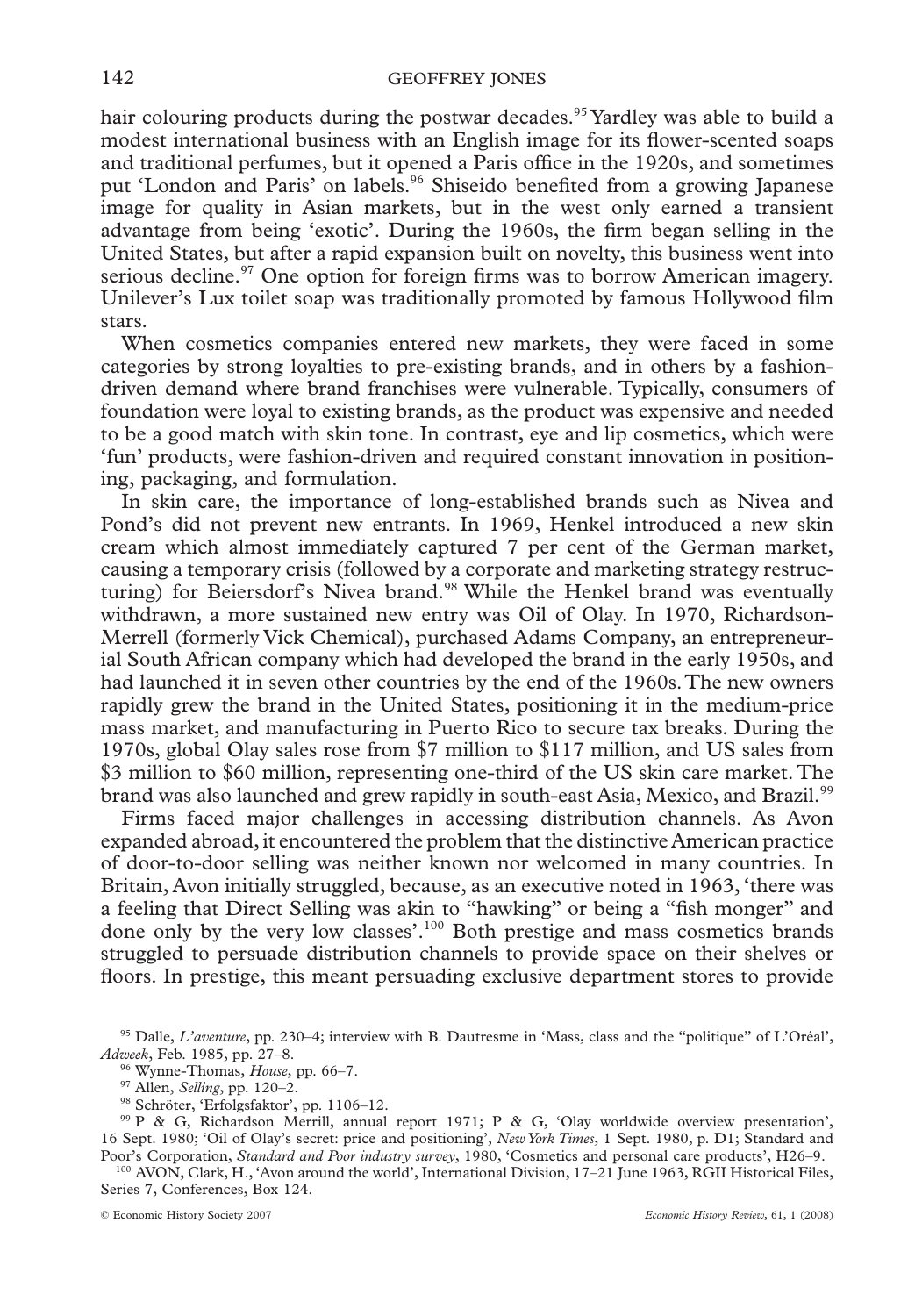floor space in a good location, which usually meant displacing incumbents. Estée Lauder, who in the late 1940s had fought hard to get the products of her new business into prestigious American department stores, had to repeat the effort in foreign countries.101 In the United States, it was only during the early 1980s and after years of effort that L'Oréal was able to convince Macy's to give the expensive Lancôme brand the same amount of space as Estée Lauder, a move which in a single year boosted the US sales of Lancôme by 25 per cent.<sup>102</sup>

As a result of these difficulties, the level of globalization in cosmetics and fragrances remained muted. In a famous 1983 article, the Harvard Business School marketing guru Theodore Levitt identified Revlon as one of the symbols of the globalization of the cosmetics (and other) markets.<sup>103</sup> Yet during the 1970s, Revlon diversified domestically into health care and other unrelated products, and remained heavily dependent on domestic sales of cosmetics.This was true of most other US cosmetics companies, except Avon, as well as L'Oréal and Shiseido (see appendix table 2).

In terms of market share, foreign firms had limited presence in the United States, Japan, and France. During the 1960s in the United States, Revlon and Avon held 50 per cent of the lipstick market between them; Revlon, Avon, Chesebrough-Pond's, and Helena Rubinstein dominated the face cream market. Maybelline accounted for one-third of the eye cosmetics market.<sup>104</sup> As Revlon, Max Factor, Coty, and Estée Lauder diversified into perfume, they eroded the French pre-eminence in that market, even taking large shares of the prestige sector during the 1960s.<sup>105</sup> In Japan, Shiseido, Kanebo, and Pola held more than 50 per cent of the cosmetics market in 1978. Avon and Revlon, the largest foreign companies, held a mere 1 to 2 per cent.<sup>106</sup> In France, L'Oréal brands were pre-eminent in all cosmetics categories. Avon, the largest foreign firm, held 5 per cent of the French cosmetics and toiletries sector.<sup>107</sup>

It was in countries lacking powerful incumbents that foreign firms established a stronger position. In Britain, US firms were pre-eminent in colour cosmetics. Max Factor and Avon together held nearly two-fifths of the make-up market in the early 1980s. Revlon and Estée Lauder held smaller shares. In Italy, L'Oréal, Revlon, Elizabeth Arden, and Avon dominated the make-up market. In Germany, while local skin care brands led by Nivea dominated the sector, Avon and Revlon held around two-fifths of the eye, lip, and nail cosmetics markets.<sup>108</sup>

In most developing countries, average income levels restricted cosmetics sales to urban elites, who, however, were willing consumers of aspirational brands. By 1960, Avon held strong market positions in many Latin American countries,

<sup>105</sup> Caldwell, 'Development', chs. 5 and 6.

<sup>108</sup> Ibid.; AVON, Avon-Boca Raton Conference, May 1979, Europe in the 1980s: Series 1; Administration. Subseries C: Conferences 1973–87.

<sup>101</sup> Koehn, *Brand new*, pp. 174–6, 197–8.

<sup>102</sup> Jones et al., 'L'Oréal'.

<sup>103</sup> Levitt, 'Globalization'.

<sup>104</sup> 'Mascara and Maybelline', *Drug & Cosmetic Industry*, Jan. 1978, pp. 26–9.

<sup>106</sup> JWT, 'Fragrance around the world', *Household and Personal Products Industry*, Dec. 1978, vertical files, Series B, Advertising and Marketing, Health and Beauty: Fragrances.

<sup>107</sup> Frost and Sullivan, *Cosmetics and toiletries*.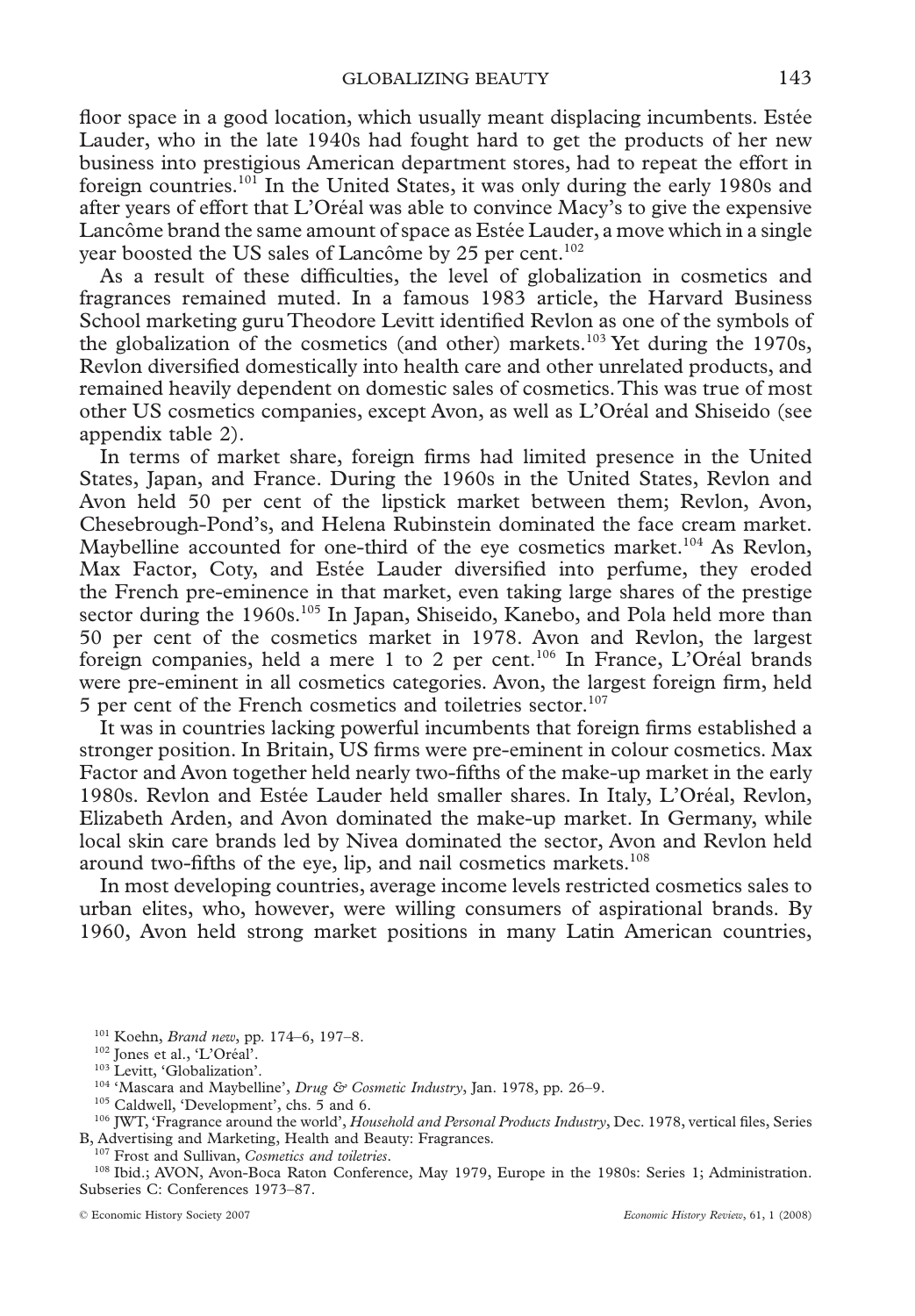including Venezuela, where it held 50 per cent of the cosmetics market.<sup>109</sup> By 1972, Revlon and Shiseido held 50 per cent of the Thai cosmetics market, while Elizabeth Arden was affiliated with a local manufacturer which operated retail stores. Avon began operations in Thailand six years later.<sup>110</sup> In Africa, affluent white South Africans were the most significant market for global cosmetics firms, but there was some international presence elsewhere. In west Africa, from the interwar years onwards, Unilever sold 'traditional' cosmetics products, including pomades and oil-based perfumes, and in 1961, a factory was opened in Nigeria to make such products. By then, Unilever, along with Max Factor and Pond's, was experimenting with colour cosmetics, including specially formulated make-up for the west African market.<sup>111</sup>

By 1980, therefore, the beauty industry was more globalized than in 1945, but the extent of globalization remained patchy. As incomes had risen in Europe, Japan, and developing countries, there had been a considerable diffusion of products such as toilet soap, toothpaste, shampoos, and deodorants, and a rather weaker globalization in cosmetics. However, consumer preferences remained far from homogenized. The marketing of beauty brands using aspirational images, including Hollywood stars and 'blonde and blue-eyed' models, can be seen as contributing to the diffusion of western, or American, beauty ideals at the expense of local discourses.Yet the meaning of this diffusion is complex. American beauty culture was aspirational for many women, especially in developing countries. It has been argued persuasively that both the ideal and business methods such as direct selling carried powerful images of modernity and opportunity for women in regions and countries as diverse as Brazil and Thailand.<sup>112</sup> Moreover, a region such as Latin America had its own discourses about skin colour which were unrelated to the globalization of cosmetics using Caucasian models.<sup>113</sup>

If international beauty pageants are used as a proxy, then—not surprisingly—a stereotyped blonde and blue-eyed American beauty ideal did not sweep the postwar world. Americans won one of the (UK-based) Miss World contests between 1951 and 1979, and four of the (US-based) Miss Universe contests between 1952 and 1979. However, a strong Caucasian bias was evident. Blonde Scandinavians were the first winners of both contests. There were 20 Caucasians and 6 pale-skinned Latin Americans among the winners of MissWorld. Apart from a pale-skinned Miss Egypt in 1954, Miss India in 1966 was the first 'darker skinned' winner and Miss Grenada (1970) the first of visible African descent.The Miss Universe winners included 14 Caucasians and 7 pale-skinned Latin Americans. There was a Japanese winner in 1959, a Thai in 1965, and a Trinidadian of African descent in 1977. A 'Miss Universe standard of beauty' involving face, figure, proportions, and posture was diffused into national beauty contests, as has been shown in the case of Thailand.<sup>114</sup> The sponsorship of US cosmetics companies co-opted women of every nationality into their international marketing. Max

<sup>112</sup> Peiss, 'Educating'; Wilson, *Intimate economies*, ch. 5; Woodard, 'Marketing modernity', p. 276.

<sup>113</sup> Wade, *Race.*

<sup>114</sup> Esterik, 'Politics', p. 215.

© Economic History Society 2007 *Economic History Review*, 61, 1 (2008)

<sup>109</sup> AVON, Clark, H., 'Avon around the world', International Division, 17–21 June 1963, RGII Historical Files, Series 7, Conferences, Box 124.

<sup>110</sup> Carsch, 'Cosmetics in Thailand'.

<sup>111</sup> Fieldhouse, *Merchant capital*, pp. 537–9; UAR, report 3110, 'World toilet preparations survey, 1959–1960'.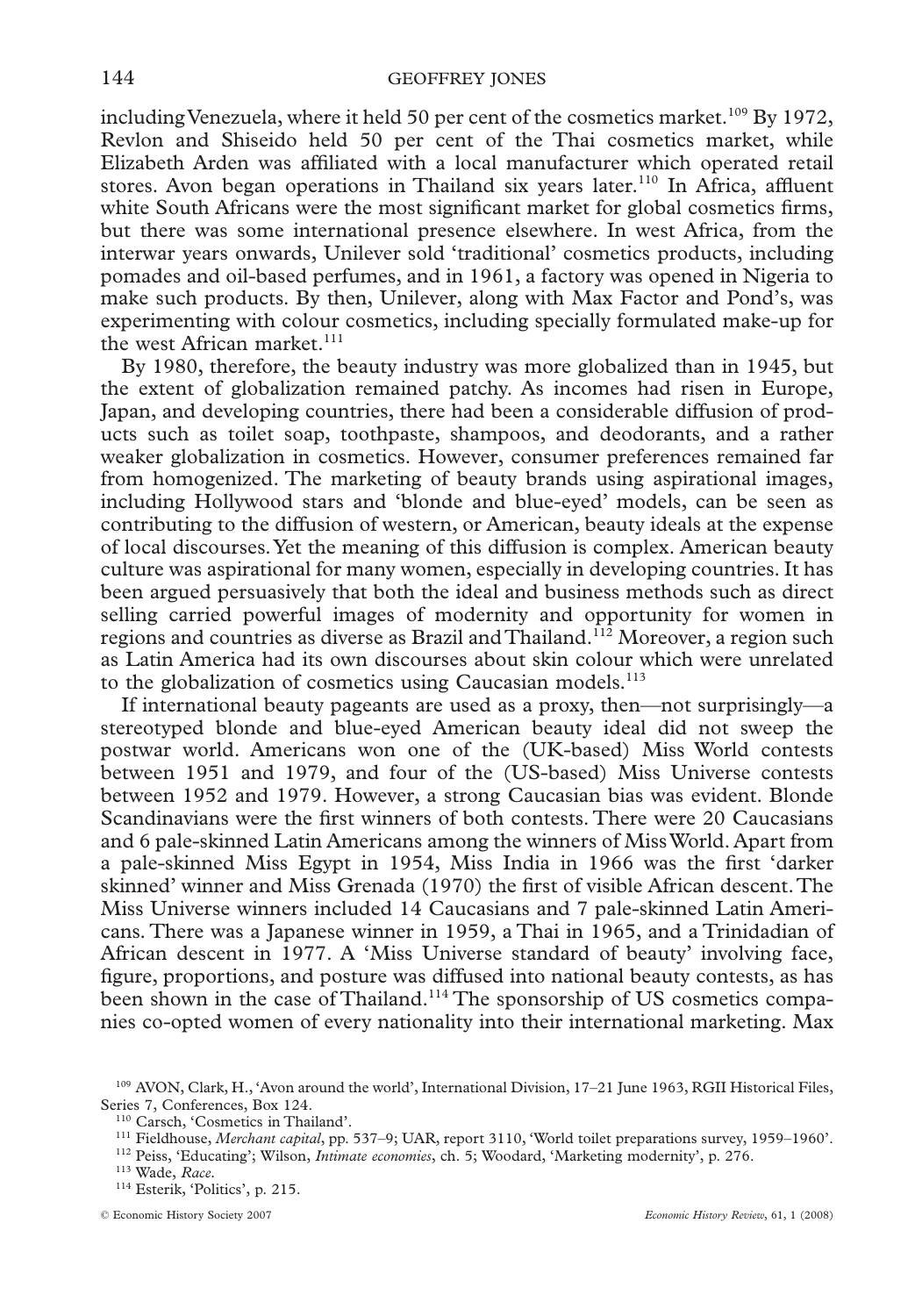Factor sponsored Miss Peru, the winner of the 1957 Miss Universe context, on a tour of Latin America, in what the company called a 'sensationally successful publicity promotion'. The same pattern was followed subsequently, with the company sponsoring Miss Japan to tour Japan on its behalf two years later.<sup>115</sup>

The trends in male beauty ideals had a less direct impact on the beauty industry, although this was not always the case. During the late-nineteenth century, the sharp fall in the wearing of beards by men, a trend in which British and American men were initially prominent, represented the globalization of a 'clean shaven' look which formed a component of emerging concepts of 'masculinity', and drove the rapid growth of US shaving cream manufacturers such as J. B. Williams and Burma-Vita.116 However, it was body shape which became most important for male beauty ideals. During the nineteenth century, 'the muscular man of height and physical prowess' grew as the American male ideal.<sup>117</sup> When the Mr America (launched in 1940) and Mr Universe (launched in 1948) contests started, they were, and remained, bodybuilding contests in which muscles and body shape were judged. There was much evidence that male height brought both career and (together with body shape) sexual success, even though on average women place less emphasis on the physical attractiveness of their partners than men do. This emphasis on height, body shape, and size did not generate substantial market opportunities for the beauty industry. In contrast, cosmetics could make a plausible case that they could enhance the feminine and youthful features, such as large eyes, high cheek-bones, and plump lips, which appeared to attract men to women.<sup>118</sup>This may have begun to change, at least in the United States, during the 1970s, in part with rising divorce rates, but even then it was hair restoration services and health clubs which experienced growing demand.<sup>119</sup>

V

The challenges of globalizing cosmetics provided an incentive to consolidate the cosmetics industry. As the original founders of entrepreneurial firms retired or died, a trend which intensified during the 1960s, firms became available for acquisition.The result was a strong concentration process (see table 6).This might have been expected to have facilitated globalization, but much of the process turned out to be unsustainable.

Among the cosmetics firms, a number of strategies were evident. In France and the United States, there was domestic consolidation. L'Oréal purchased small, and often poorly managed, family-owned cosmetics firms in the fragmented French industry, including Lancôme, which sold prestige cosmetics and perfumes, and Garnier, a hair care company, in 1964.<sup>120</sup> In the United States, Chesebrough-Pond's, created by merger in 1955, acquired a series of smaller firms. However, many larger firms, including Avon, Revlon, and Shiseido, as well as the fastgrowing and still family-owned Estée Lauder, opted for organic growth. Revlon

<sup>115</sup> *Max Factor Reporter*, IV, 5, Oct./Nov. 1957 and V, 10, Aug./Sept. 1959, P & G.

<sup>116</sup> Robinson, 'Fashions'; Tosh, *Manliness.*

<sup>117</sup> Banner, *American beauty*, p. 229.

<sup>118</sup> Etcoff, *Survival*, pp. 60–3, 150–5, 172–8.

<sup>119</sup> Luciano, *Looking good*, pp. 101–32.

<sup>120</sup> Dalle, *L'aventure*, pp. 107–10, 129–35.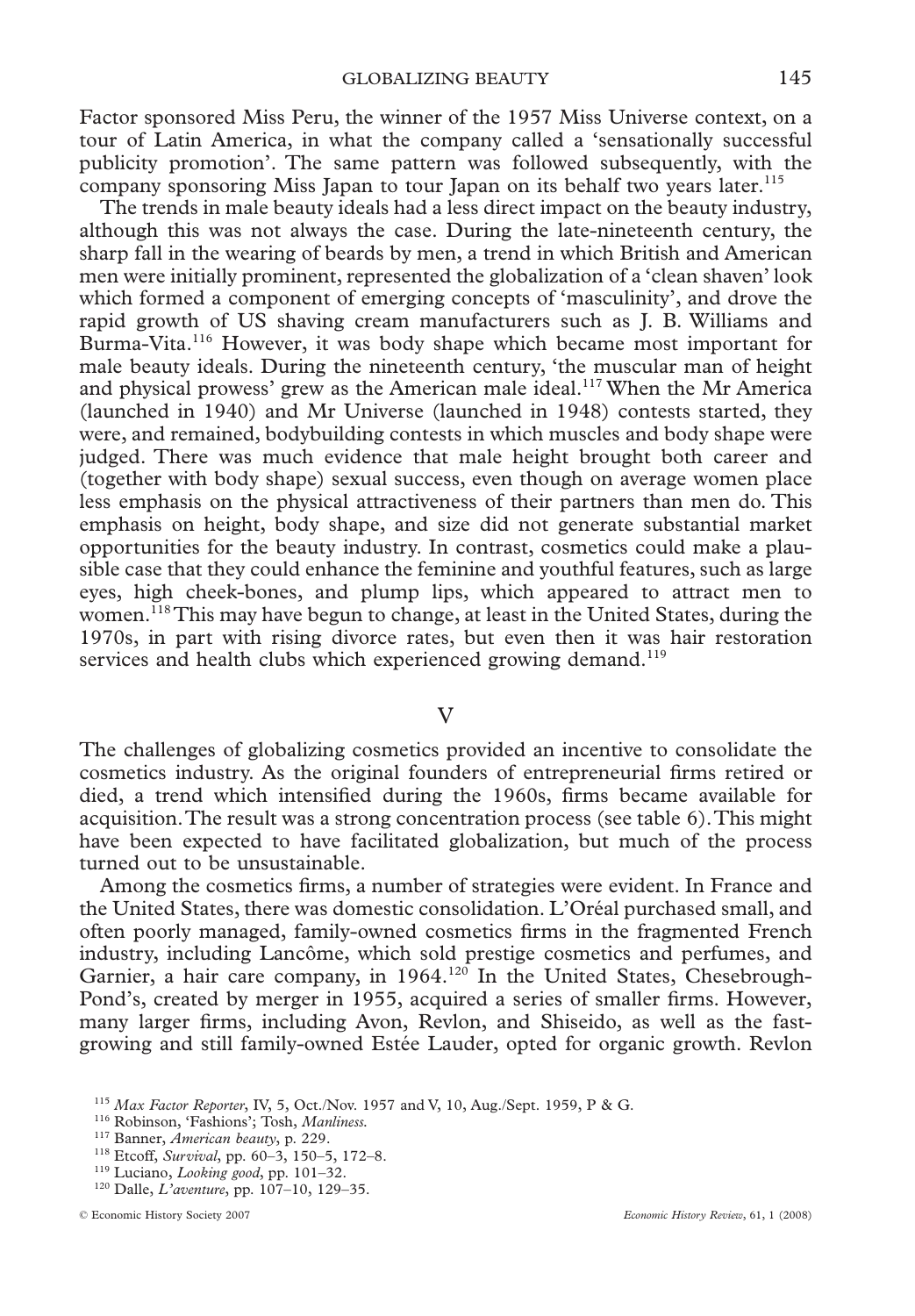#### 146 GEOFFREY JONES

| Date              | Acquirer             | $Acquired^a$         | Divested         |
|-------------------|----------------------|----------------------|------------------|
| Cosmetics         |                      |                      |                  |
| 1955              | Chesebrough          | Pond's               | 1986 $\arctan b$ |
| 1958              | Chesebrough-Pond's   | Prince Matchabelli   | 1986 $\arctan b$ |
| 1960              | Chesebrough-Pond's   | Cutex                | 1986 $\sec^{b}$  |
| 1960              | Helene Curtis        | Studio Girl          | 1996 $accq$ .    |
| $1961 - 4$        | L'Oréal              | Various (France)     |                  |
| Consumer products |                      |                      |                  |
| 1947              | Unilever             | Harriet Hubbard Ayer | 1954             |
| 1949              | Gillette             | Toni Company         | 2005 $acc^{d}$   |
| 1973              | Gillette             | Jafra Cosmetics      | 1998             |
| 1974              | Colgate-Palmolive    | Helena Rubenstein    | 1980             |
| Pharmaceutical    |                      |                      |                  |
| 1959              | Bristol-Myers        | Clairol              | 2000             |
| 1963              | Pfizer               | Coty                 | 1992             |
| 1963              | American Cyanamid    | <b>Breck</b>         | 1990             |
| 1966              | <b>Sterling Drug</b> | Lehn & Fink          | 1988 $acq$ .     |
| 1967              | Plough               | Maybelline           | 1989             |
| 1967              | <b>Beecham</b>       | Lancaster (Monaco)   | 1990             |
| 1970              | American Cyanamid    | Shulton              | 1990             |
| 1970              | Eli Lilly            | Elizabeth Arden      | 1987             |
| 1970              | Richardson-Merrill   | Adams (South Africa) | 1985 $accf$      |
| 1971              | Squibb               | Charles of the Ritz  | 1986             |
| 1971              | Smith & Nephew       | Gala (UK)            | 1980             |
| 1978              | Schering-Plough      | Rimmel (UK)          | 1989             |
| 1979              | Beecham              | Jovan                | 1990             |
| Conglomerate      |                      |                      |                  |
| 1961              | Kanebo               | Kanegafuchi (Japan)  | 2005 acq. $\ell$ |
| 1967              | <b>BAT</b>           | Yardley (UK)         | 1984             |
| 1970              | American Brands      | Andrew Jergens       | 1988             |
| 1971              | <b>ITT</b>           | Rimmel (UK)          | 1978             |
| 1973              | Norton Simon         | Max Factor           | 1983 $acc1h$     |

Table 6. *Mergers and acquisitions of cosmetics firms, 1947–80*

*Notes:*

*a* All acquisitions of US firms except when specified.

*b* Chesebrough-Pond's was acquired by Unilever in 1986.

*c* Helene Curtis was acquired by Unilever in 1996.

*d* Sterling Drug was acquired by Eastman Kodak in 1988.

*e* Gillette was acquired by P & G in 2005.

*f* Richardson-Vicks was acquired by P & G in 1985.

*g* Kanebo was acquired by Kao in 2005.

*h* Norton Simon was acquired by Esmark in 1983.

and later Avon made unrelated acquisitions. In 1979, Avon acquired Tiffany's, the prestigious New York jewellery store, and began a decade of ill-fated unrelated diversification which was ultimately divested.<sup>121</sup>

It was the consumer products, pharmaceutical, and conglomerate companies which made extensive acquisitions in cosmetics.The process appeared logical.They had financial resources to invest in the advertising-intensive category, and research facilities to engage in innovation. In many cases, they had international distribution and production facilities. The profitability of the cosmetics, and the potential for globalization, provided major attractions. However, the outcomes turned out to be unsuccessful and transient.

<sup>121</sup> Allen, *Selling*, pp. 115–6; Klepacki, *Avon*, pp. 28–33.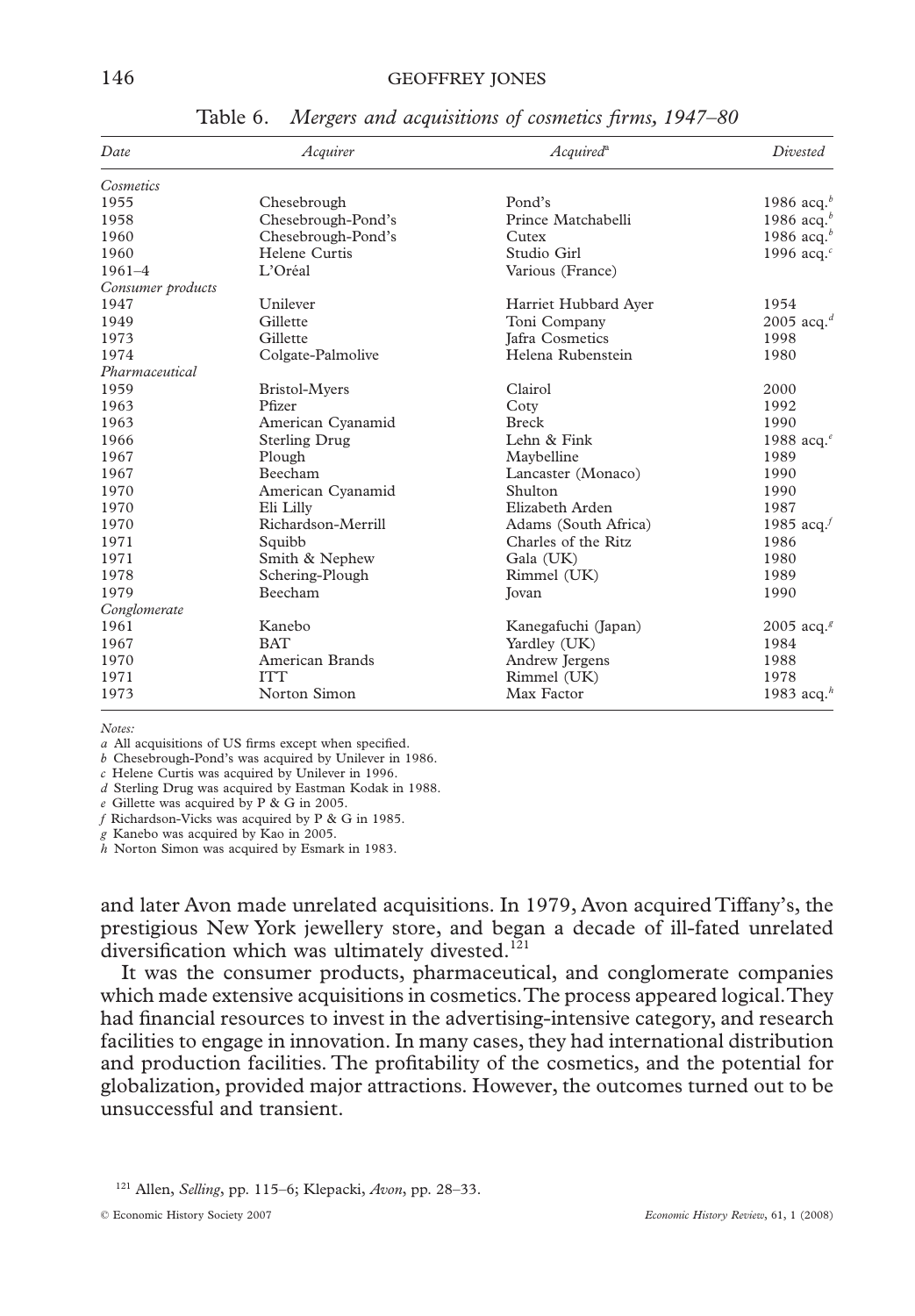Unilever was a first mover in seeking to diversify into cosmetics. It acquired Harriet Hubbard Ayer—America's oldest cosmetics firm—in 1947. However, it was sold in 1954 after heavy losses.<sup>122</sup> Thereafter, Unilever made little progress in cosmetics.While attempts to create a sizeable business organically failed, it missed acquisition opportunities. In 1947, a proposal by Unilever's American management to buy the Toni Company, a US company which made kits to enable women to wave their own hair at home, was rejected by the head office as too costly and risky.<sup>123</sup> During the 1960s, an agreement with the majority owner of L'Oréal, the daughter of the founder, by Unilever's French management for the acquisition of a minority shareholding was again blocked by senior management. Nestlé acquired a shareholding in 1974. The only significant acquisition before 1980 was a medium-sized Swedish cosmetics firm in 1975.124 A senior female manager in Unilever later provided a gendered explanation for the lack of progress. 'The whole idea of being linked with up-market beauty products and fragrances', she later observed, 'rather embarrassed the tough business executives who operated in Unilever House'.<sup>125</sup> Firms with large businesses in detergents or diapers faced an uphill struggle to persuade managers to work in personal care, or to persuade local affiliates that they should divert resources away from high-volume and profitable businesses to market such products.

There was evidence from other companies that cosmetics posed cultural and organizational challenges for consumer products firms, whose mass-marketing and manufacturing capabilities proved hard to transfer to a product category where creativity and fashion were at a premium. In 1973, Gillette, which had eventually acquired Toni, acquired Jafra Cosmetics, a Californian direct-sales cosmetics company, which employed thousands of saleswomen to sell skin care products, and had locations in dozens of countries, with a strong presence in Mexico. However, a move of head office to Gillette's home in Boston resulted in a major loss of momentum.126 In 1974, Colgate-Palmolive acquired Helena Rubenstein for \$142 million. However, an unsuccessful attempt to take the brand mass market, accompanied by a traumatic move of the head office from the creative centre of New York, caused a meltdown of the north American business. In 1980, after trying but failing to dispose of the business to both L'Oréal and Kao, a leading Japanese laundry soap company, it was sold to a private buyer for \$20 million.<sup>127</sup> Meanwhile, P & G, alarmed by an encounter with anti-trust following an acquisition in the late 1950s, did not make acquisitions in any sector, including cosmetics.<sup>128</sup>

Pharmaceutical companies made major acquisitions in cosmetics and hair care. The trend began with Bristol-Myers's purchase of Clairol, whose improved hair colour products had transformed American women's hair dyeing during the 1950s, and permitted millions to 'be blonde beautifully'.<sup>129</sup> Thereafter, a succession of prominent cosmetics firms were acquired, spurred by a belief that the research

- <sup>125</sup> Macdonald, *Autobiography*, p. 122.
- <sup>126</sup> McKibben, *Cutting edge*, pp. 45, 70.

- <sup>128</sup> Dyer et al., *Rising tide*, p.107.
- <sup>129</sup> '50 colorful years: the Clairol story' (1982), P & G.

<sup>122</sup> Wilson, *Unilever*, vol. 3, p. 199.

<sup>123</sup> McKibben, *Cutting edge*, p. 45.

<sup>124</sup> Jones, *Renewing*, p. 63.

<sup>127</sup> UAR, ES 82267,'Toiletry/cosmetics competitor profitability, 1976–81', Dec. 1982; Allen, *Selling*, pp. 87–97.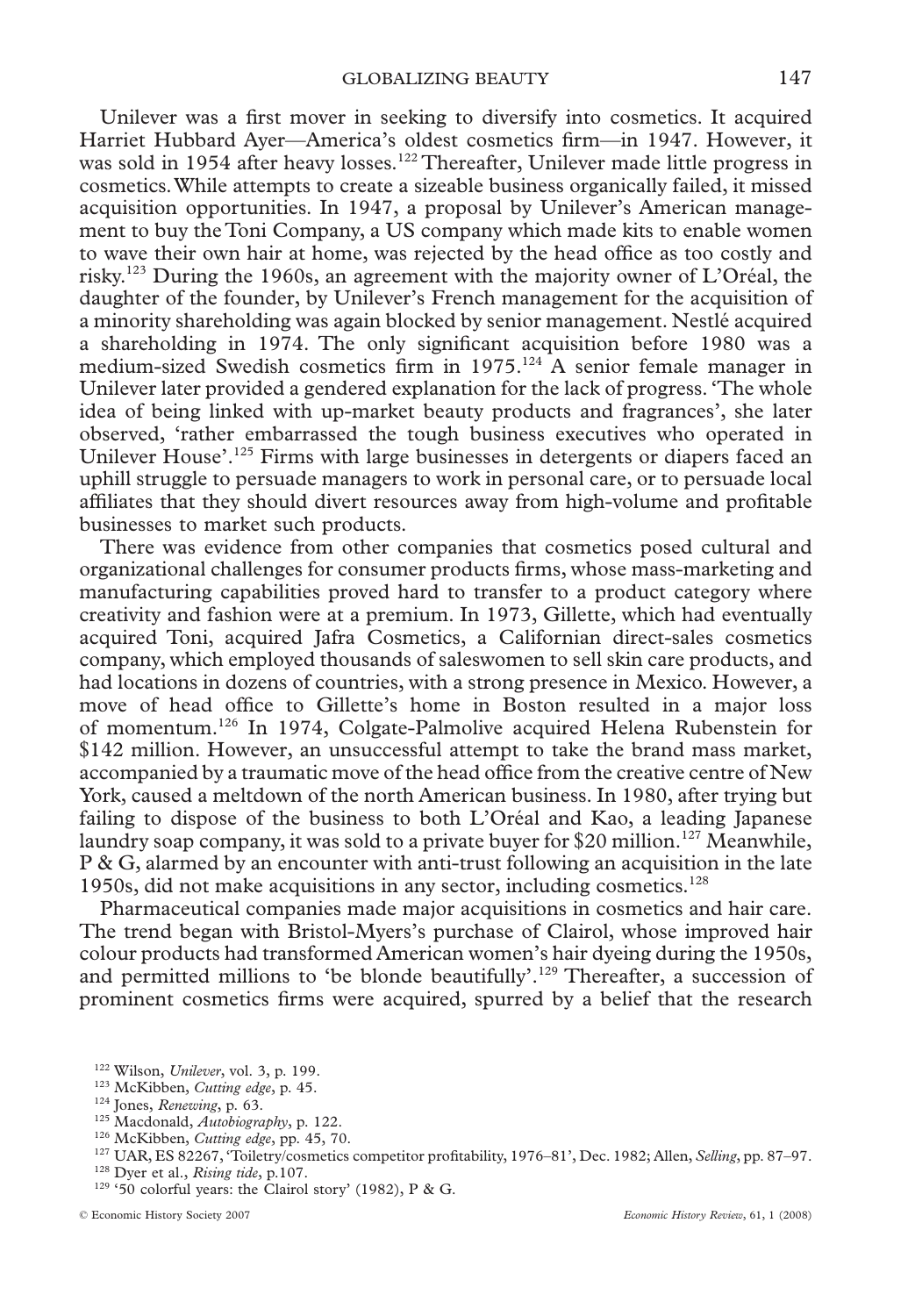capabilities of pharmaceutical companies would lead to new product innovations in cosmetics. There were also predictions that government regulation over cosmetics would grow, and that as a result their expertise would be valuable.<sup>130</sup> However, many once-prominent brands withered under their new ownership. American Cyanamid reformulated and repositioned the once-famous Breck shampoo as a budget brand, and then spent little to market it. By the 1970s, it was left behind by herbal-based competitors, and provoked feminist disdain for the traditional Breck 'girls' used in its advertisements.Within two decades, it was only being sold in Mexico and as a 99-cent shampoo cast away on US supermarket shelves.<sup>131</sup>

A key problem for the pharmaceutical companies was that product innovation needed to be embedded in creative marketing and branding strategies. This was hard to achieve, given the gap in the culture, marketing, and branding capabilities required to succeed in pharmaceuticals and cosmetics.132 From the mid-1970s, US pharmaceutical companies made only relatively small acquisitions, although as late as 1979, British-based Beecham acquired a successful Chicago fragrance start-up.133 Subsequently, there was a complete divestiture of pharmaceuticals from the beauty sector. An early mover in this trend was Smith & Nephew, the British pharmaceutical and medical products company, which had acquired the rights to Nivea in the British market as a result of the Second World War. In 1971, they had acquired Gala, a medium-sized British cosmetics company, but divested nine years later after making heavy losses, especially in the United States.<sup>134</sup>

There were also major investments by conglomerates in cosmetics. Japan's Kanebo, which had originated as a textile manufacturer, led this trend when it purchased the cosmetics division of an affiliated Japanese chemicals company in 1961. By 1977, Kanebo had captured 17 per cent of its domestic market, and built an international business, primarily in Asia.135 In contrast, the cosmetics acquisitions of British and American conglomerates proved transient. ITT, the classic conglomerate of the era, acquired one of the larger British-owned cosmetics companies in 1971, only to sell it nine years later, as it began to divest its highly diversified portfolio. Max Factor experienced major management problems under its new owner, as did Andrew Jergens before its sale to Kao in 1988.<sup>136</sup>

The most interesting experiment was by BAT, which, like American Brands, was a large tobacco company seeking high-margin diversification opportunities. During the 1960s, the British company spent \$120 million acquiring small and medium-sized European cosmetics and fragrance businesses. In 1970, these were merged into a wholly-owned subsidiary, British American Cosmetics (BAC), which manufactured in 37 countries and sold in 143 by the early  $1980s$ .<sup>137</sup>

<sup>&</sup>lt;sup>130</sup> AVON, Frost and Sullivan, 'The cosmetics and toiletries industry market', Aug. 1972, RGII, Historical Files, Series 9, Library Resources—Alphabetical Files, Box 127.

<sup>&</sup>lt;sup>131</sup> 'Reviving Breck: new bottles. No "girls" ', *Wall Street Journal*, 1 June 1993, p. B1.

<sup>132</sup> UAR, ES 78201, 'Toiletry/cosmetics competitors profitability', Oct. 1978; Chandler, *Shaping*, pp. 202–7; Peyer, *Roche*, p. 226.

<sup>&</sup>lt;sup>133</sup> 'Jovan maneuver catapults Beecham onto the world scene', *Advertising Age*, 3 Sept. 1979, p. 52.

<sup>134</sup> Foreman-Peck, *Smith & Nephew*, pp. 129–38.

<sup>&</sup>lt;sup>135</sup> Tradi, 'Kanebo'.

<sup>136</sup> Allen, *Selling*, pp. 104–8; 'Schering-Plough buys British unit of ITT', *Wall Street Journal*, 3 Jan. 1980, p. 6.

<sup>&</sup>lt;sup>137</sup> 'All About BAT', Sept. 1984, BAT archives, London.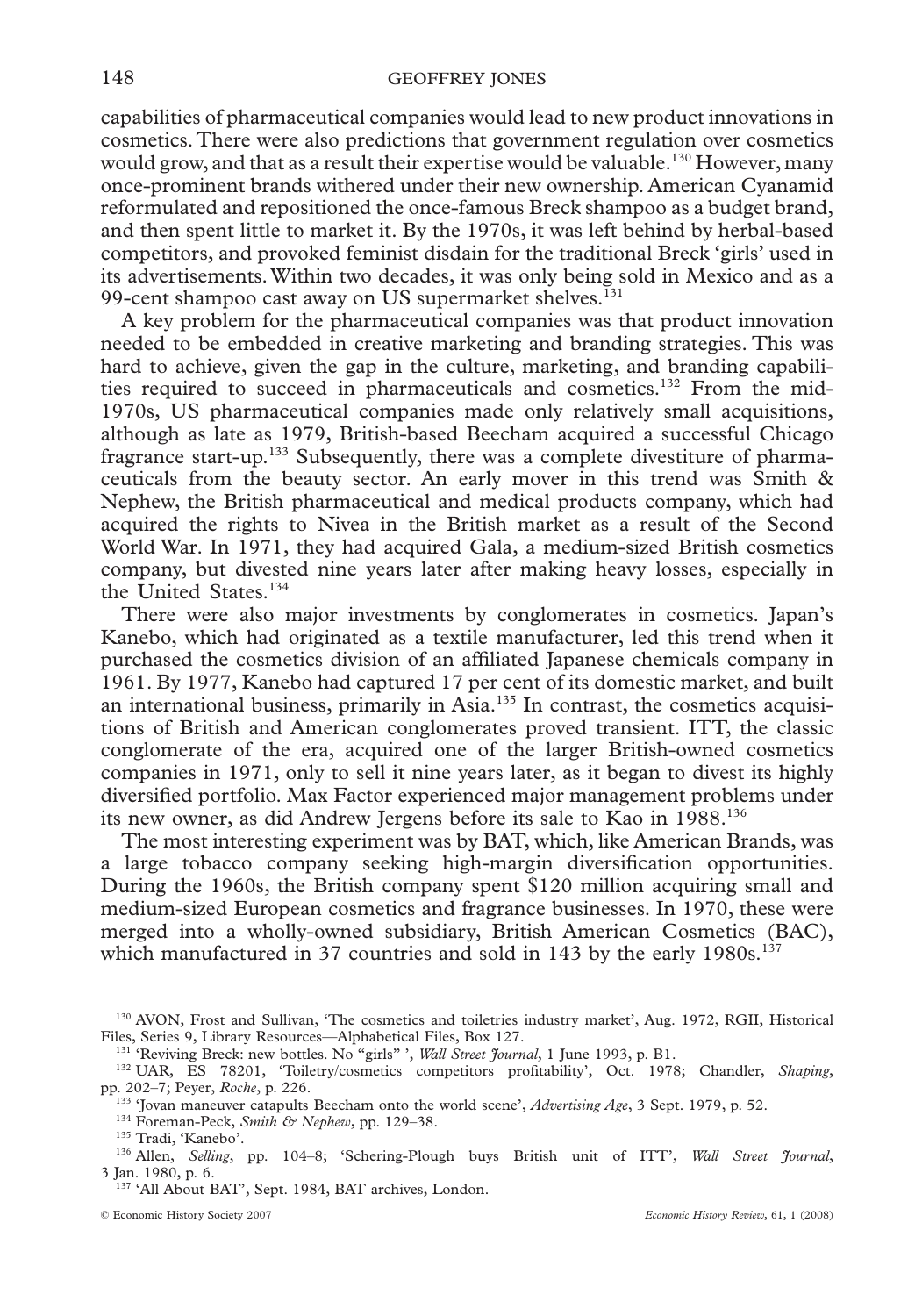BAC's largest component was the long-established toiletries company, Yardley. This company had diversified into colour cosmetics in the American market under its previous family owners, resulting in large losses which were only stemmed when the US business was sold, and Yardley could concentrate on its profitable businesses elsewhere, including Britain, South Africa, and Columbia. By the early 1980s, BAC, which was managed fairly autonomously from its parent, had become a cohesive and quite profitable cosmetics company.138 However, cosmetics never exceeded 2 per cent of overall BAT revenues and 1 per cent of the profits, and there was little interest in growing further though major acquisitions. In 1984, BAC was sold to Beecham, creating a quite substantial British-based cosmetics company, whose sales reached  $\angle$  560 million by the end of the decade. The combination of the toiletries and cosmetics interests of the two firms had the apparent potential to create a significant British-based beauty company, but Beecham divested from cosmetics following its merger with a US pharmaceuticals company in 1989, and little remained of the group within a decade.

By the late 1970s, the global beauty industry had changed considerably compared to 1950, though the presence of so many pharmaceutical and conglomerate companies was to prove a temporary affair (see appendix table 2). Cosmetics companies had grown in importance in the rankings of the largest firms. A number of firms which were small or non-existent in 1950, such as Estée Lauder, had grown considerably. Beauty remained an industry with a strong American corporate presence. However, the postwar recovery and subsequent rapid growth of the Japanese and European markets had provided a basis for their firms to greatly increase their presence among the largest firms.

### VI

This article has shown how manufacturing and marketing strategies were used to diffuse beauty products globally, despite long-standing cross-national differences in cultural and social values concerning such products, as well as the heterogeneity of the physiology of human beings. Not surprisingly, marketing and investment was concentrated in richer markets, yet western toiletries and hygienic practices were also widely diffused in developing countries by the 1970s.

The internationalization of the beauty industry was paralleled in other consumer products, including those such as food and beverages in which cultural preferences shaped demand. Yet this article has emphasized the challenges of globalization, certainly within the beauty industry. There proved to be surprisingly strong barriers even between the US and European markets. Local incumbents remained dominant in the giant Japanese market, and in the United States, with the partial exception of toilet soap, toothpaste, and fragrances. Large corporations struggled to succeed in the fashion-conscious hair care and cosmetics markets. A number of the largest firms were extremely cautious in global markets. As a result, the globalization of beauty was partial by 1980, and much more extensive in toiletries than cosmetics.

<sup>&</sup>lt;sup>138</sup> Budget Submission, Cosmetics Operating Group, 7 July 1984, BAT Industries files, Tobacco Control Archives, University of California, San Francisco.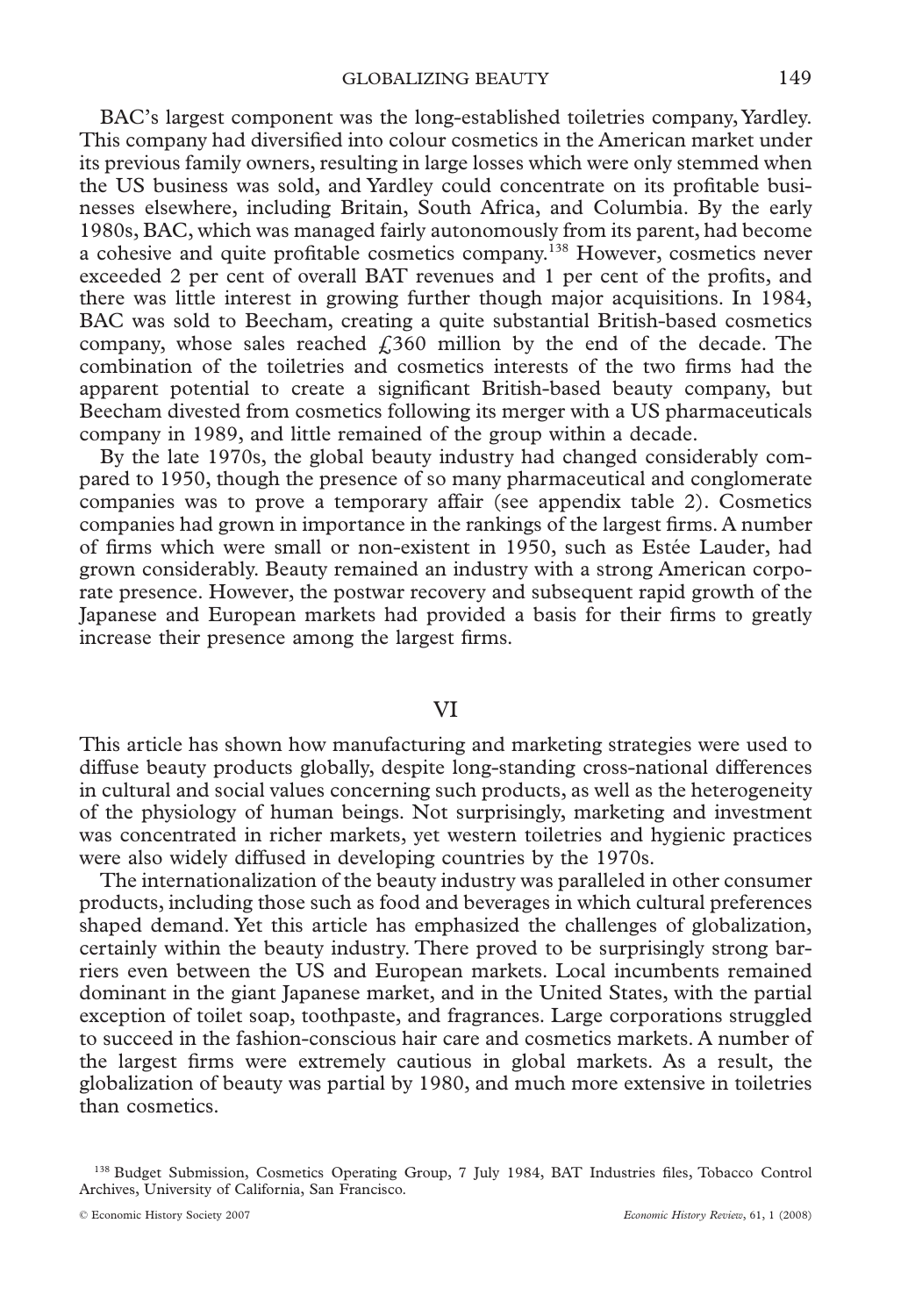There was a distinct lack of path dependency. During the 1960s, it seemed that the cosmetics and pharmaceutical industries were converging, but this proved a wrong turning. Cosmetics companies made unrelated acquisitions and became components of highly diversified firms—neither trend survived the 1980s. By the early-twenty-first century, industry leadership was shared between firms which had originated in cosmetics and hair care—L'Oréal, Avon, and Estée Lauder—and consumer products companies, especially P & G and Unilever, which belatedly developed the capacity to acquire and integrate businesses in skin and hair care and cosmetics.

This article points to the significant, but nuanced, impact of globalization on consumers. Just as the soap industry had played its part in 'Westernization' in the late-nineteenth century, globalization after 1945 represented a further diffusion of western, especially American, hygiene and beauty ideals and practices. Corporate strategies were important drivers of this diffusion.Yet strong cross-national differences in consumer preferences persisted. By 1980, globalization had not resulted in a pervading Americanization of global beauty. The American influence in the industry remained strong, as a leading source of innovation, and a setter of fashion. US-based firms had powerful global reach. Yet in international markets, initial postwar strategies towards selling universal products and brand images became more nuanced over time, as firms sought to combine global brands and local identities. Firms based in countries with other powerful beauty ideals and competences, notably France, Germany, and Japan, grew substantially. Moreover, by the 1970s, the postwar American beauty ideal had begun to fragment partially, in recognition of the diversity of ethnic types in the United States.

Globalization did not produce homogeneity in beauty. After 1980, intensified globalization was accompanied by increasing segmentation by ethnicity, gender, age, income, and other characteristics. Nevertheless, certain ideals, especially for women, had become widely diffused worldwide, including a lack of body odour, white natural teeth, slim figures, paler skins, and rounder eyes. Beauty companies, along with and in association with beauty pageants, fashion magazines, and Hollywood, shaped this process. From a historical perspective, corporate strategies contributed to a reduction in the range of global variation in beauty ideals, while simultaneously developing products which enabled more and more consumers to aspire to capturing the beauty premium.

#### *Harvard Business School*

| Date submitted            | 30 June 2005 |
|---------------------------|--------------|
| Revised version submitted | 6 March 2006 |
| Date accepted             | 8 May 2006   |

DOI: 10.1111/j.1468-0289.2007.00388.x

#### **Footnote references**

Adams, R. B., *King C Gillette* (Boston, 1978).

Allen, M., *Selling dreams* (New York, 1981).

Amin, C. M., 'Importing "beauty culture" into Iran in the 1920s and 1930s: mass marketing individualism in an age of anti-imperialist sacrifice', *Comparative Studies of South Asia, Africa and the Middle East*, 24, 1 (2004), pp. 79–95.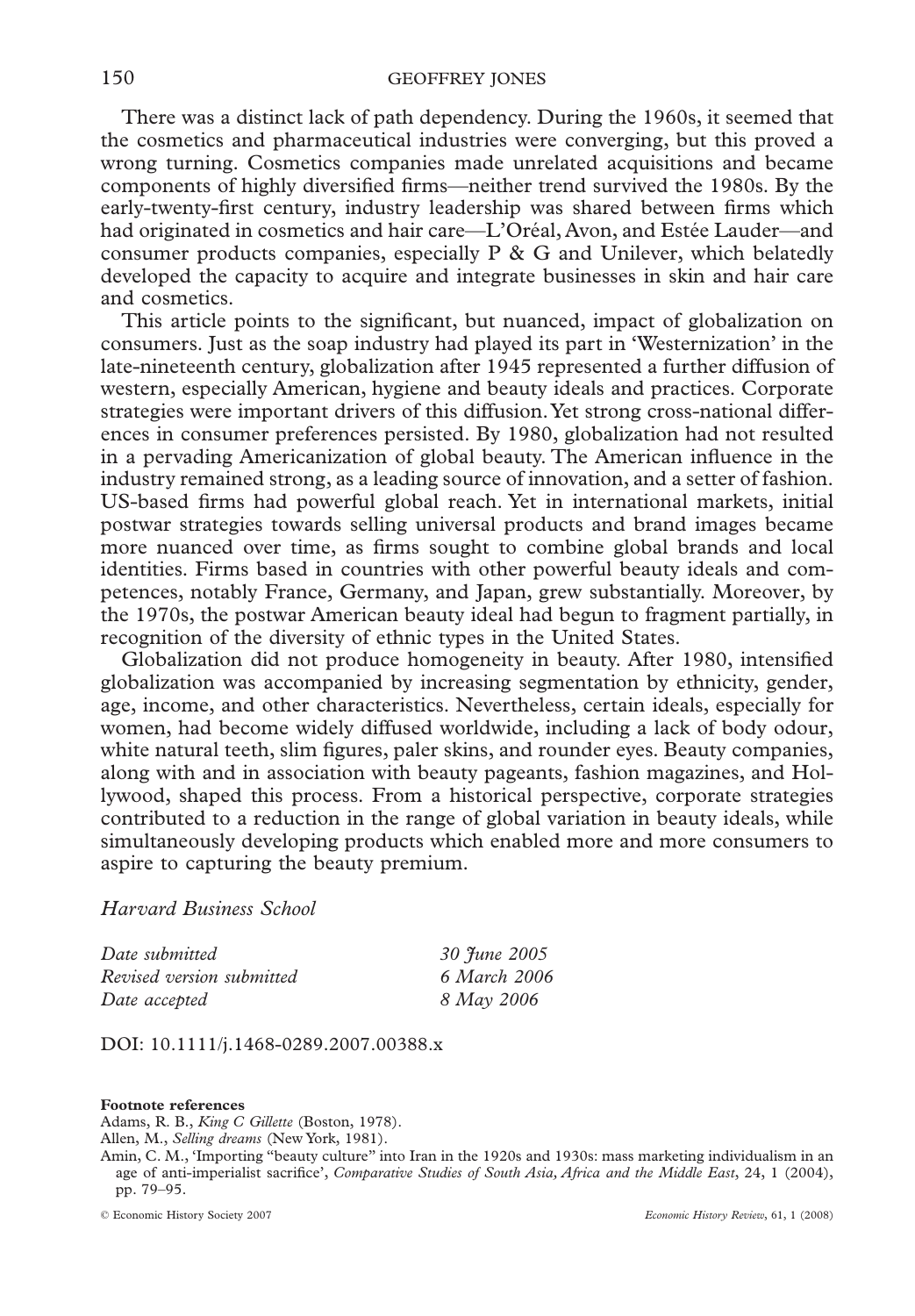- Ashikari, M., 'The memory of the women's white faces: Japaneseness and the ideal image of women', *Japan Forum*, 15, 1 (2003), pp. 55–79.
- Banet-Weiser, S., *The most beautiful girl in the world* (Berkeley, 1999).
- Banner, L. W., *American beauty* (New York, 1983).
- Beiersdorf, *100 Jahre Beiersdorf, 1882–1982* (Hamburg, 1982).
- Bonin, H., Pailhe, C., and Polakowski, N., ' "The French touch": international beauty and health care at L'Oréal (since 1907)', in H. Bonin, C. Bouneau, L. Cailluet, A. Fernandez, and S. Marzagalli, eds., *Transnational companies* (Paris, 2001), pp. 91–102.
- Burke, T., *Lifebuoy men, Lux women* (Durham, 1996).
- Bushman, C. and Bushman, R., 'The early history of cleanliness in America', *Journal of American History*, 74 (1988), pp. 1213–38.
- Caldwell, H. M., 'The development and democratization of the American perfume market, 1920–1975' (unpub. Ph.D. thesis, Univ. of Connecticut, 1995).
- Carsch, G., 'Cosmetics in Thailand', *Soap/Cosmetics/Chemical Specialities* (June 1973), pp. 69–71.
- Chandler, A. D., *Shaping the industrial century* (Cambridge, Mass., 2005).
- Daguano, M. G., 'Fragrance around the world', *Household & Personal Products Industry* (Dec. 1978), pp. 50–2, 80–1.
- Dalle, F., *L'aventure L'Oréal* (Paris, 2001).
- Dyer, D., Dalzel F., and Olegario, R., *Rising tide. Lessons from 165 years of brand building at Procter & Gamble* (Boston, 2004).
- van Esterik, P., 'The politics of beauty in Thailand', in C. Cohen, R. Wilk, and B. Stoeltje, eds., *Beauty queens on the global stage* (1996), pp. 203–16.
- Etcoff, N., *Survival of the prettiest* (New York, 2000).
- Euromonitor, *Consumer Europe* (1976).
- Fieldhouse, D., *Merchant capital and economic decolonization* (Oxford, 1994).
- Foreman-Peck, J., *Smith & Nephew in the health care industry* (Aldershot, 1995).
- Foster, D., *The story of Colgate-Palmolive* (New York, 1975).
- Foster, L. G., *Johnson & Johnson* (New Brunswick, 1986).
- Fragrance Foundation, 'Scents of time. Reflections on fragrance and society', *Fragrance Foundation Commemorative Exhibition Journal* (New York, 1988).
- Frost and Sullivan, *Cosmetics and toiletries markets in Europe*, 2 vols. (New York, 1985).
- Frost and Sullivan, *Ethnic cosmetics and toiletries market* (New York, 1988).
- Guerlain, J-P., 'The house of Guerlain—evolution of a parfumerie', *Perfumer & Flavorist*, 4, 3 (1979), pp. 7–10.
- Halasz, R., 'Coty Inc.', in J. P. Pederson, ed., *International directory of company histories* (Farmington Hills, 2001), vol. 36, pp. 140–2.
- Hamermesh, D. S. and Biddle, J. F., 'Beauty and the labor market', *American Economic Review*, 84 (1994), pp. 1174–94.
- Hilger, S., *Amerikanisierung deutscher Unternehmen* (Stuttgart, 2004).
- Houy, Y. B., ' "Of course the German woman should be modern": the modernization of women's appearance during National Socialism' (unpub. Ph.D. thesis, Cornell Univ., 2002).
- Japanese Cosmetics Industry Association, *Course of 120 years of the Japanese cosmetic industry* (Tokyo, 1995).
- Jones, G., *Multinationals and global capitalism* (Oxford, 2005).
- Jones, G., *Renewing Unilever: transformation and tradition* (Oxford, 2005).
- Jones, G. and Miskell, P., 'European integration and corporate restructuring: the strategy of Unilever, *c*.1957–*c*.1990', *Economic History Review*, LVIII (2005), pp. 113–39.
- Jones, G., Kiron, D., Dessain, V., and Sjoman, A., 'L'Oréal and the globalization of American beauty', Harvard Business School case no. 805-086 (Boston, 2005).
- Kinloch, V. F., 'The rhetoric of black bodies', in E. Watson and D. Martin, eds., '*There she is, Miss America'.The politics of sex, beauty, and race in America's most famous pageant* (New York, 2004), pp. 93–109.
- Klepacki, L., *Avon* (Hoboken, 2005).
- Koehn, N., *Brand new: how entrepreneurs earned consumers' trust fromWedgwood to Dell* (Boston, 2001).
- Lake, M., 'Female desires: the meaning of World War II', *Australian Historical Studies*, 24, (1990), pp. 267–84.
- Lazell, H. G., *From pills to penicillin.The Beecham story* (1975).
- Levitt, T., 'The globalization of markets', *Harvard Business Review*, 61, 3 (1983), pp. 92–102.
- Lord, M. G., *Forever Barbie* (New York, 1994).
- Luciano, L., *Looking good. Male body image in modern America* (New York, 2001).
- McClintock, A., *Imperial Leather. Race, gender and sexuality in the colonial context* (New York, 1995).
- Macdonald, E., *An autobiography of a pioneer business woman: nothing by chance* (Alton, Hants., 1987).
- McKibben, G. C., *Cutting edge: Gillette's journey to global leadership* (Boston, 1998).
- Manko, K. L.,' "Ding dong! Avon calling": gender, business and door-to-door selling, 1890–1955' (unpub. Ph.D. thesis, Univ. of Delaware, 2001).
- Manko, K. L., 'The California Perfume Company's motivational literature', in P. Scranton, ed., *Beauty and business. Commerce, gender and culture in modern America* (New York, 2001), pp. 142–68.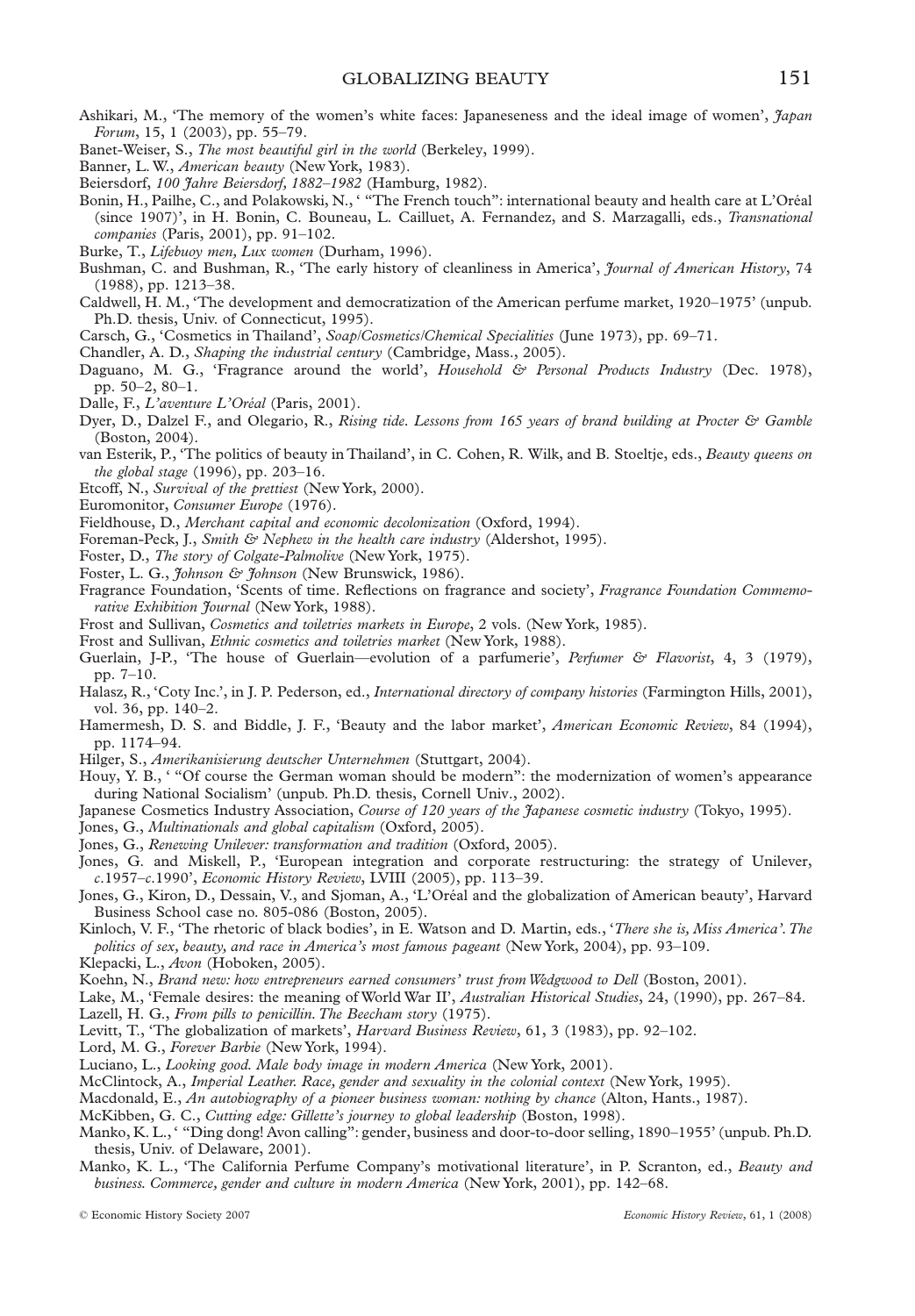#### 152 GEOFFREY JONES

- Mann, L. B., 'The importance of the retail trade in the United States', *American Economic Review*, 13 (1923), pp. 609–17.
- Miskell, P., 'Cavity protection or cosmetic perfection? Innovation and marketing of toothpaste brands in the United States and Western Europe, 1955–1989', *Business History Review*, 78, 1 (2004), pp. 29–60.
- Mobius, M. M. and Rosenblat, T. S., 'Why beauty matters', *American Economic Review*, 96 (2006), pp. 222–35.
- Moreno, J., *Yankee don't go home* (Chapel Hill, 2003).
- Moreno, J., 'J.WalterThompson, the good neighbor policy, and lessons in Mexican business culture, 1920–1950', *Enterprise & Society*, 5 (2004) pp. 254–80.
- Moskowitz, M., 'Cosmetics move abroad', *Drug and Cosmetic Industry*, 88, 2 (1961), pp. 160–1, 220–1.
- Morris, E. T., *Fragrance.The story of perfume from Cleopatra to Chanel* (New York, 1984).
- Mulhern, R., Fieldman, G., Hussey, T., Léveque, J-L., and Pineau, P., 'Do cosmetics enhance female caucasian facial attractiveness?' *International Journal of Cosmetic Science*, 25 (2003), pp. 199–205.
- Peiss, K., ' "Vital industry" and women's ventures: conceptualizing gender in twentieth century business history', *Business History Review*, 72, 2 (1998), pp. 218–41.
- Peiss, K., *Hope in a jar* (New York, 2001).
- Peiss, K., 'Educating the eye of the beholder—American cosmetics abroad', *Daedalus*, 131, 4 (2002), pp. 101–9.
- Perlmutter, D., 'Miss America: whose ideal', in P. Z. Brand, ed., *Beauty matters* (Bloomington, 2000), pp. 155–68.
- Peyer, H. C., Roche. *A company history, 1896–1996* (Basel, 1996).
- Puig, N., 'The search for identity: Spanish perfume in the international market', *Business History*, 45, 3 (2003), pp. 90–118.
- Ramsey, J., 'Origins of a stereotype; categorization of facial attractiveness by 6-month old infants', *Developmental Science*, 72 (2004), pp. 201–11.
- Robert, F., 'White success in black cosmetics', *Drug and Cosmetic Industry* (June 1978), 32–34, 190.
- Robinson, D. E., 'Fashions of shaving and trimming of the beard: the men of the Illustrated London News, 1842–1972', *American Journal of Sociology*, 81 (1976), pp. 1133-41.
- Schröter, H. G., 'Erfolgsfaktor marketing: Der Strukturwandel von der Reklame zur Unternehmenssteurung', in W. Feldenkirchen, F. Schönert-Röhlk, and G. Schulz, eds., *Wirtschaft, Gesellschaft, Unternehmen*, vol. 2 (Stuttgart, 1995), pp. 1099–127.
- Schröter, H. G., 'Marketing als angewandte Sozialtechnik und Veräderungen im Konsumverhalten', in H. Siegrist, H. Kaelble, and J. Kocka, eds., *Europäische Konsumgeschichte* (Frankfurt/Main, 1997), pp. 615–47.
- Scott, L. M., *Fresh lipstick* (New York, 2005).
- Shiseido, *Shiseido's 100 years of history* (Tokyo, 1972).
- Sivulka, J., *Stronger than dirt* (New York, 2001).
- Tedlow, R., 'The fourth phase of marketing', in R. Tedlow and G. Jones, eds., *The rise and fall of mass marketing*  $(1993)$ , pp.  $8-35$ .
- Tedlow, R., *Giants of enterprise* (New York, 2001).
- Tosh, J., *Manliness and masculinities in nineteenth-century Britain* (2004).
- Tradi, M., 'Kanebo Ltd', in T. Grant, ed., *The international directory of company history*, vol. 53 (Farmington Hills, 1988), pp. 187–91.
- US Department of Commerce, *US industrial outlook* (Washington, D.C., 1950–76).
- Varaste, C., *Face of the American dream. Barbie doll, 1959–1971* (Grantsville, 1999).
- Vigarello, G., *Concepts of cleanliness: changing attitudes in France since the middle ages* (Cambridge, 1988).
- Wade, P., *Race and ethnicity in Latin America* (1997).
- Weber, J. M. and de Villebonne, J. C., 'Differences in purchase behavior between France and the USA: the cosmetic industry', *Journal of Fashion Marketing and Management*, 6 (2002), pp. 396–407.
- Wella, *Wella AG history from 1880 until today* (Darmstadt, n.d.).
- Wells, F. V., 'Shampoos: the European market', *Soap/Cosmetics/Chemical Specialities* (Oct. 1976), pp. 55–7.
- Wilkins, M., *The maturing of multinational enterprise* (Cambridge, Mass., 1974).
- Wilkins, M., *The history of foreign investment in the United States, 1914–1945* (Cambridge, Mass., 2004).
- Wilson, A., *The intimate economies of Bangkok: tomboys, tycoons, and Avon ladies in the global city* (Berkeley, 2004). Wilson, C., *The history of Unilever*, 3 vols. (1954 and 1968).
- Woodard, J. P., 'Marketing modernity: the J. Walter Thompson Company and North American advertising in Brazil, 1929–1939', *Hispanic American Historical Review*, 82 (2002), pp. 257–90.
- Wynne-Thomas, E., *The house ofYardley, 1770–1953* (1953).
- Zaidel, D., Aarde, S., and Baig, K., 'Appearance of symmetry, beauty, and health in human faces', *Brain and Cognition*, 57 (2005), pp. 261–3.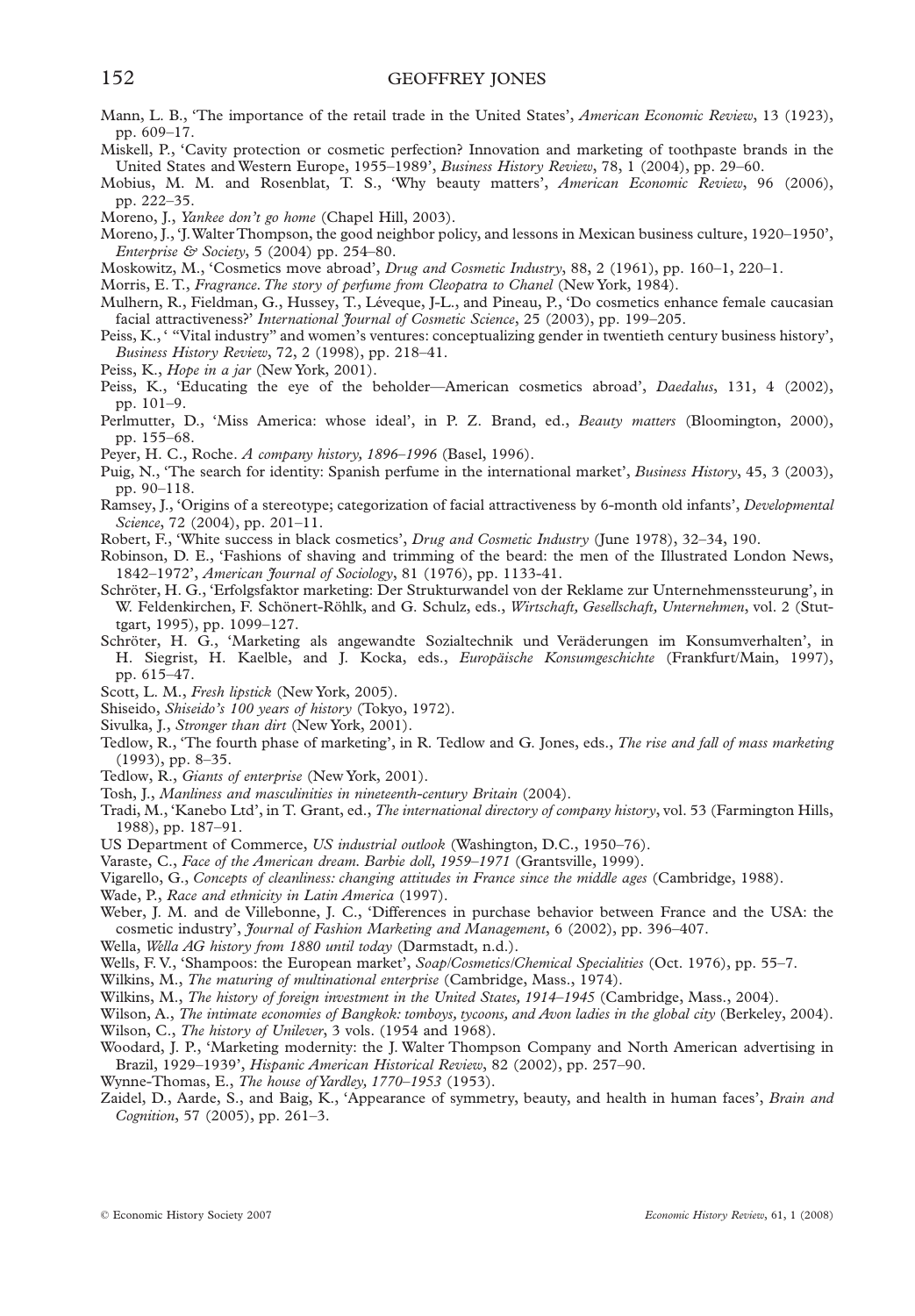# GLOBALIZING BEAUTY 153

|                             | Ownership                 | Personal care<br>revenues | Total corporate<br>revenues | International<br>revenues $(\%)$ | Main product<br>categories         |
|-----------------------------|---------------------------|---------------------------|-----------------------------|----------------------------------|------------------------------------|
| Colgate-Palmolive           | US                        | 58                        | 312                         | 32                               | Dental, shaving, soap              |
| Unilever                    | <b>UK/NL</b>              | 48                        | 2,240                       | 80                               | Hair care, soap, dental            |
| Avon                        | <b>US</b>                 | 31                        | 31                          | 6                                | Cosmetics, toiletries              |
| Gillette                    | <b>US</b>                 | 25                        | 99                          | 33                               | Shaving cream, men's<br>toiletries |
| Shulton                     | <b>US</b>                 | 23                        | 25                          |                                  | Men's toiletries                   |
| Pond's <sup>a</sup>         | <b>US</b>                 | 22                        | 22                          | 40                               | Skin care                          |
| Revlon                      | US                        | 19                        | 19                          | 10                               | Cosmetics                          |
| Coty                        | <b>US</b>                 | 18                        | 18                          |                                  | Fragrances                         |
| Andrew Jergens <sup>b</sup> | <b>US</b>                 | 17                        | 17                          |                                  | Cosmetics, toiletries              |
| Johnson & Johnson           | US                        | 16 <sup>c</sup>           | 162                         |                                  | Baby care products                 |
| $Max$ Factor <sup>d</sup>   | <b>US</b>                 | 15                        | 15                          | 25                               | Cosmetics                          |
| <b>Bristol-Myers</b>        | <b>US</b>                 | 13                        | 52                          | 10                               | Dental, hair care                  |
| Helena Rubenstein           | US                        | 13                        | 13                          |                                  | Cosmetics, skin care               |
| P & G                       | $US^e$                    | 13                        | 633                         | 15                               | Soap, hair, dental                 |
| Lehn & Fink                 | <b>US</b>                 | 12                        | 16                          | 8                                | Cosmetics, dental                  |
| Elizabeth Arden             | <b>US</b>                 | 12                        | 12                          |                                  | Cosmetics                          |
| L'Oréal                     | France                    | 11                        | 11                          | 10                               | Cosmetics                          |
| Chesebrough                 | US                        | 11                        | 11                          |                                  | Cosmetics                          |
| Beecham                     | <b>UK</b>                 | $11^f$                    | 47                          | 42                               | Dental, hair care                  |
| <b>Helene Curtis</b>        | <b>US</b>                 | 9                         | 10                          |                                  | Hair care                          |
| Warner-Hudnut               | <b>US</b>                 | 9 <sup>g</sup>            | 47                          | 43                               | Cosmetics                          |
| J. B. Williams              | <b>US</b>                 | 8 <sup>h</sup>            | 8                           | 25                               | Shaving cream,<br>toiletries       |
| Burma-Vita                  | US                        | 6                         | 6                           | $\mathbf{0}$                     | Shaving cream                      |
| Charles of the Ritz         | <b>US</b>                 | 6                         | 6                           |                                  | Fragrances                         |
| Noxzema Chemical            | US                        | 6                         | 6                           |                                  | Skin care                          |
| Lambert                     | US                        | $6^{i}$                   | 25                          | $\mathbf Q$                      | Dental, toiletries                 |
| Yardley                     | $\mathbf{U} \mathbf{K}^j$ | 5                         | 5                           |                                  | Fragrances, toiletries             |
| Nestle-LeMur                | $US^k$                    | $\overline{4}$            | $\overline{4}$              |                                  | Hair care, cosmetics               |
| <b>Vick Chemical</b>        | <b>US</b>                 | 3                         | 43                          | 10                               | Cosmetics, toiletries              |
| Wella                       | Germany                   | 3                         | 3                           | 2                                | Hair care, cosmetics               |
| Shiseido                    | Japan                     | 3                         | 3                           | $\mathbf{0}$                     | Cosmetics, toiletries              |
| Beiersdorf <sup>e</sup>     | Germany                   | 3                         | $\overline{7}$              | 3                                | Skin care, dental,<br>toiletries   |
| Clairol                     | US                        | $\mathbf{1}$              | $\mathbf{1}$                |                                  | Hair care                          |
| Estée Lauder                | <b>US</b>                 | $\mathbf{1}$              | $\mathbf{1}$                | $\mathbf{0}$                     | Cosmetics                          |

| Appendix table 1. |  |  | World's largest personal care companies, 1950 (\$ million) |  |  |
|-------------------|--|--|------------------------------------------------------------|--|--|
|-------------------|--|--|------------------------------------------------------------|--|--|

*Notes:*

*a* 1948.

*b* Estimated. Revenues were \$29.5 million in 1956, and a 10% p.a. growth rate is assumed.

*c* Personal care sales are estimated share of baby care products in Johnson & Johnson's revenues.

*d* 1949.

*e* Personal care sales estimated. The international share of earnings is used as a proxy for international sales. *f* Personal care sales are understated because this is for Britain only.

*g* Personal care revenues estimated. The share of international revenues is for 1951.

*h* 1953.

*i* Estimated.

*j* Estimated. In 1950, Yardley net profits were  $\text{\textsterling}231,713$ .

*k* 1953 figure.

*Sources:* Annual reports and other published information, except when specified.